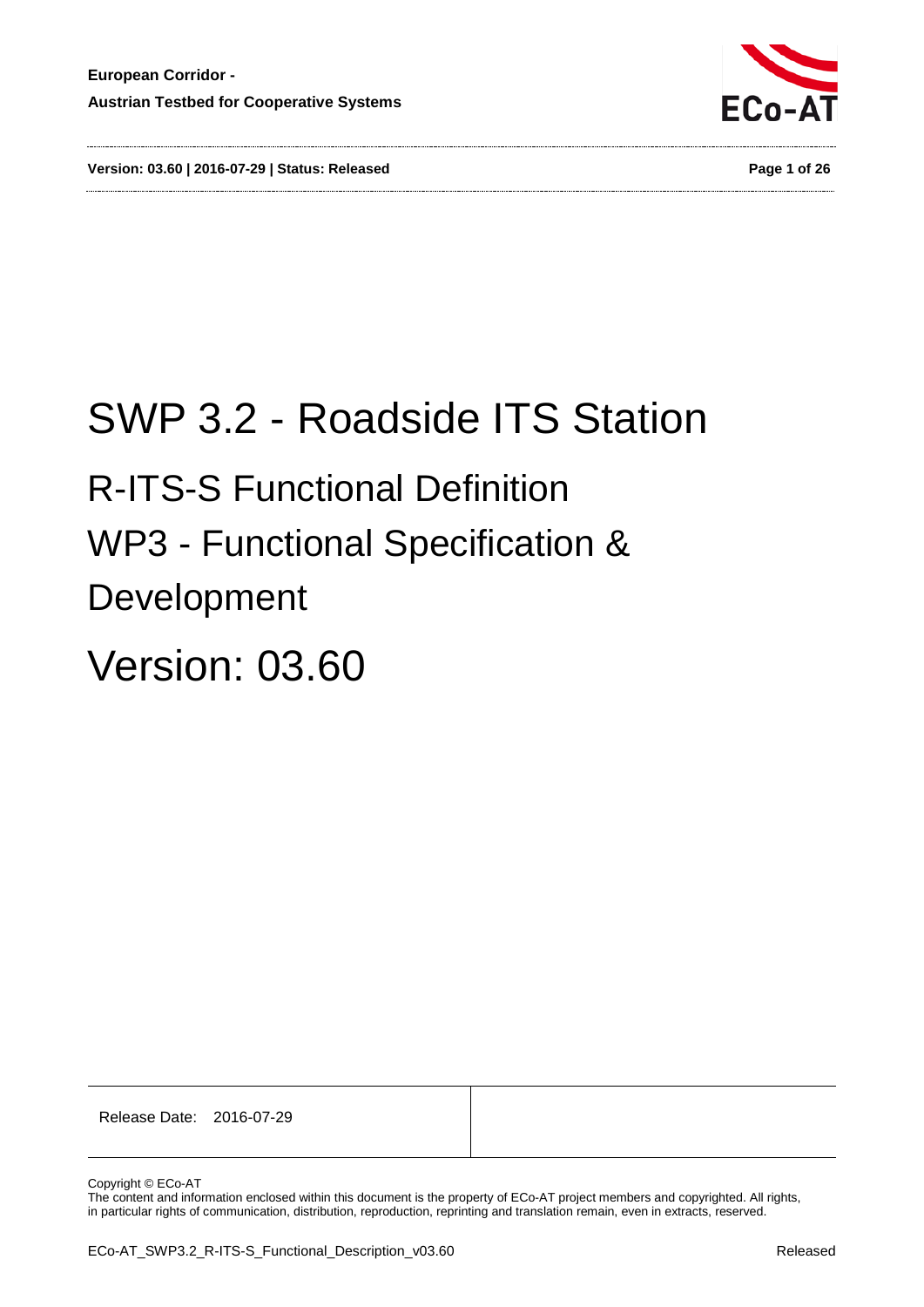

**Version: 03.60 | 2016-07-29 | Status: Released Page 2 of 26**

# **Overview of changes**

| No. | <b>Version</b> | <b>Status</b> | Date       | <b>Type of Change</b>         |
|-----|----------------|---------------|------------|-------------------------------|
| 3   | 03.00          | Released      | 2015-07-15 | <b>Third Release</b>          |
| 14  | 03.10          | Released      | 2015-10-28 | Third Release - Update        |
| 5   | 03.50          | Released      | 2016-04-29 | Third Release - Second Update |
| 6   | 03.60          | Released      | 2016-07-15 | Third Release - Third Update  |

<span id="page-1-0"></span>*Table 1: Document History*

Reference to the status- and version administration:

#### **Status**:

| In progress,               | the document is currently in editing mode                                                       |  |
|----------------------------|-------------------------------------------------------------------------------------------------|--|
| Released.                  | the document has been checked and released by quality assurance, it can only be modified if the |  |
| version number is updated. |                                                                                                 |  |

#### **Versions**:

| Take place in two stages. Released documents receive the next higher integral version number. |                                                    |  |  |
|-----------------------------------------------------------------------------------------------|----------------------------------------------------|--|--|
| 00.01, 00.02 etc.                                                                             | Not released versions, with the status in progress |  |  |
| 01, 02, etc.                                                                                  | Released version with the status released          |  |  |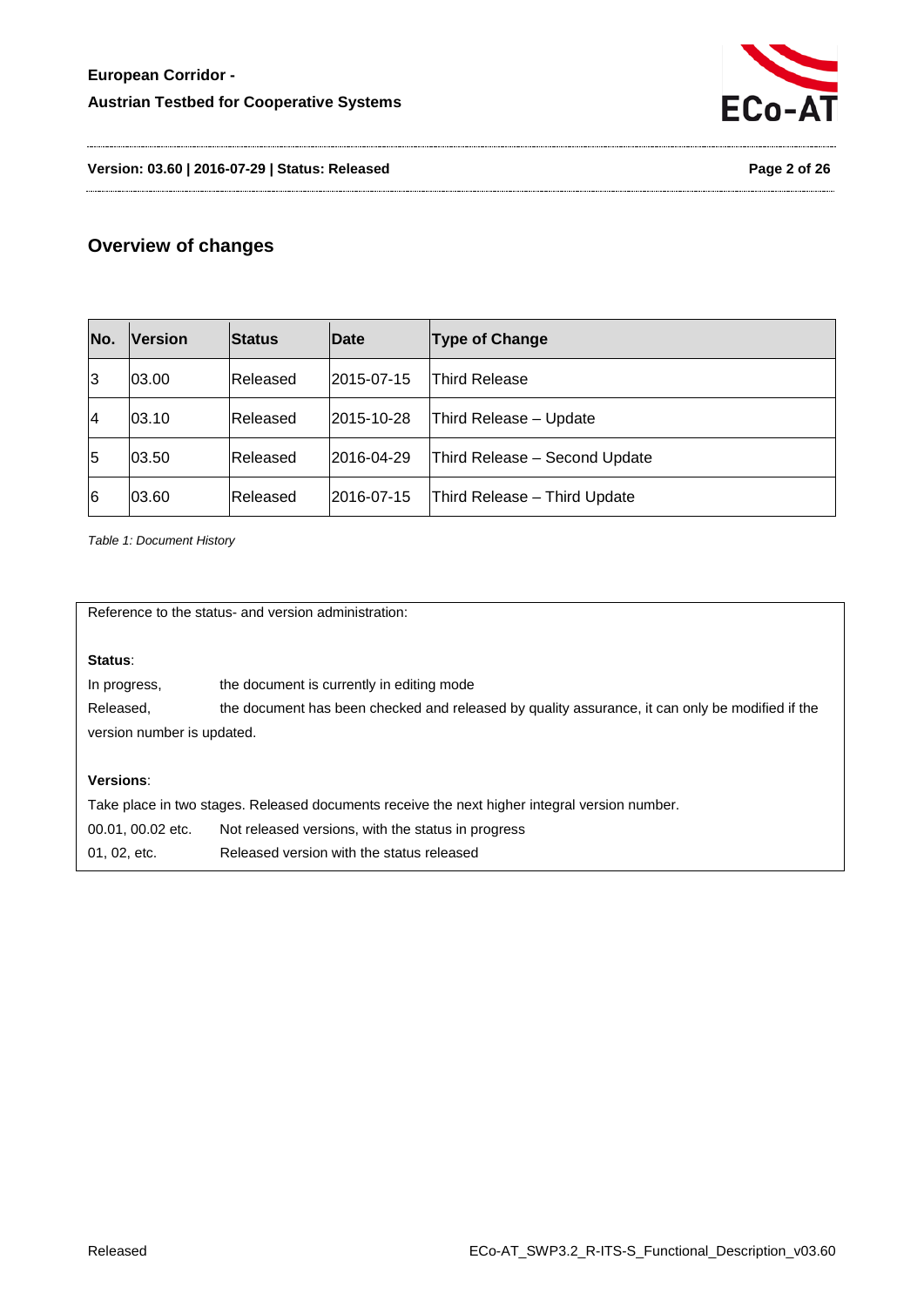

Version: 03.60 | 2016-07-29 | Status: Released

# **Table of Content**

| 1                       |  |  |
|-------------------------|--|--|
| 1.1                     |  |  |
| 1.2                     |  |  |
| $\mathbf{2}$            |  |  |
| 3                       |  |  |
| $\overline{\mathbf{4}}$ |  |  |
| 5                       |  |  |
| 5.1                     |  |  |
| 5.1.1                   |  |  |
| 5.1.2                   |  |  |
| 5.2                     |  |  |
| 6                       |  |  |
| 6.1                     |  |  |
| 6.1.1                   |  |  |
| 6.1.2                   |  |  |
| 6.1.3                   |  |  |
| 6.1.4                   |  |  |
| 6.1.5                   |  |  |
| 6.1.6                   |  |  |
| 6.2                     |  |  |
| 6.2.1                   |  |  |
| 6.2.2                   |  |  |
| 6.2.3                   |  |  |
| 6.2.4                   |  |  |
| 6.3                     |  |  |
| 6.3.1                   |  |  |
|                         |  |  |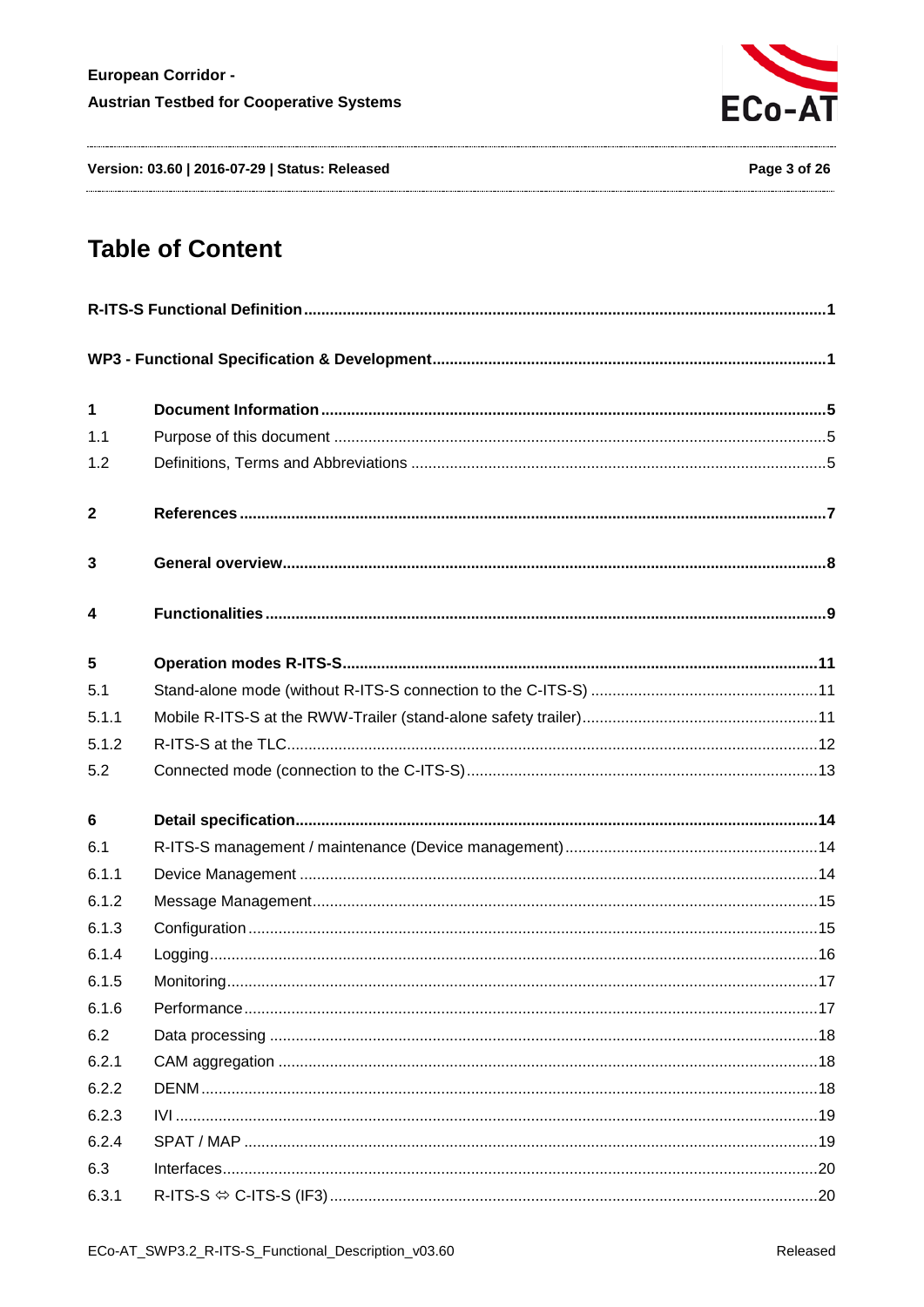

#### Version: 03.60 | 2016-07-29 | Status: Released

#### Page 4 of 26

| 6.3.2          |  |
|----------------|--|
| 6.3.3          |  |
| 6.3.4          |  |
| 6.4            |  |
| 6.5            |  |
| $\overline{7}$ |  |
| 7.1            |  |
| 7.2            |  |
| 7.3            |  |
|                |  |

# **List of Tables**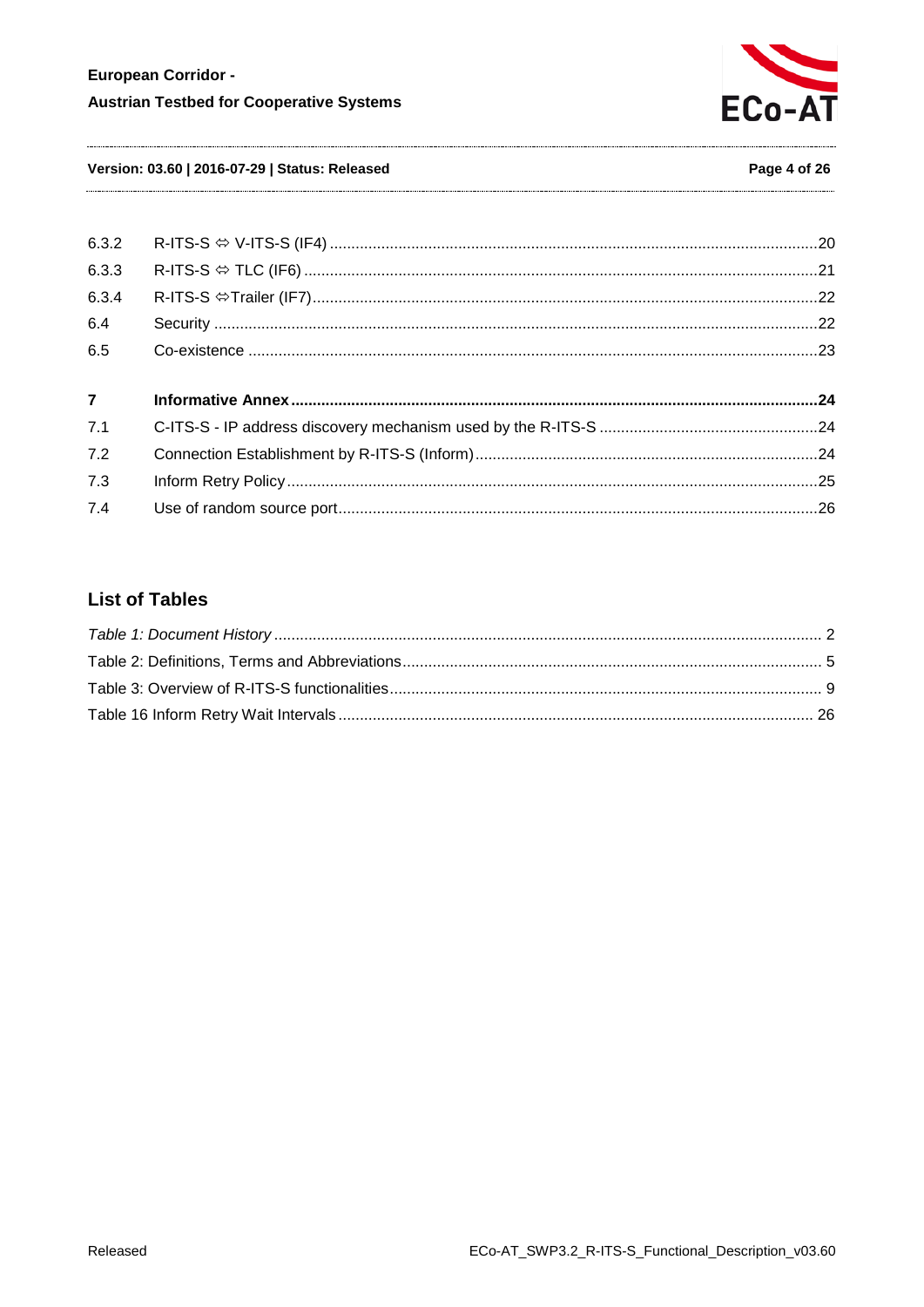

**Version: 03.60 | 2016-07-29 | Status: Released Page 5 of 26**

# <span id="page-4-1"></span><span id="page-4-0"></span>**1 Document Information**

#### **1.1 Purpose of this document**

This document describes the functionality in detail, which will be relevant for the R-ITS-S development. The document contains a detailed functional description of the R-ITS-S based on the general requriements of WP2 documents. It will be not a detailed document for the development department. (UML Format …) It clarifies and addresses the following issues:

- Description of the Interfaces to Trailer, V-ITS-S, TLC (Interface to C-ITS-S will be described in a separate document. The interfaces to trailer and TLC are proprietary and only possible data elements are described in this document.)
- Description of the data processing and management
- Description of the security

#### <span id="page-4-2"></span>**1.2 Definitions, Terms and Abbreviations**

<span id="page-4-3"></span>*Table 2: Definitions, Terms and Abbreviations*

| <b>Abbreviation / Term</b>       | <b>Definition</b>                                                                                                                                                                                                                                                                                        |
|----------------------------------|----------------------------------------------------------------------------------------------------------------------------------------------------------------------------------------------------------------------------------------------------------------------------------------------------------|
| <b>ASF</b>                       | <b>ASFINAG</b>                                                                                                                                                                                                                                                                                           |
| <b>BÜS</b>                       | Betriebsüberwachungssystem (operations monitoring system)                                                                                                                                                                                                                                                |
| C <sub>2</sub> C <sub>-C</sub> C | CAR 2 CAR Communication Consortium                                                                                                                                                                                                                                                                       |
| CAM                              | Cooperative awareness message                                                                                                                                                                                                                                                                            |
| C-ITS                            | Cooperative ITS - C-ITS is a "subset of overall ITS that communicates and<br>shares information between ITS stations to give advice or facilitate actions<br>with the objective of improving safety, sustainability, efficiency and comfort<br>beyond the scope of stand-alone systems" (ISO/TR 17465-1) |
| C-ITS-S                          | Central ITS station                                                                                                                                                                                                                                                                                      |
| <b>DENM</b>                      | Dezentralized environmental notification message                                                                                                                                                                                                                                                         |
| <b>ETSI</b>                      | European Telecommunications Standards Institute                                                                                                                                                                                                                                                          |
| <b>GNSS</b>                      | Global navigation satellite system                                                                                                                                                                                                                                                                       |
| <b>GPS</b>                       | Global positioning system                                                                                                                                                                                                                                                                                |
| ΙP                               | Internet protocol                                                                                                                                                                                                                                                                                        |
| <b>ISS</b>                       | <b>Intersection Safety</b>                                                                                                                                                                                                                                                                               |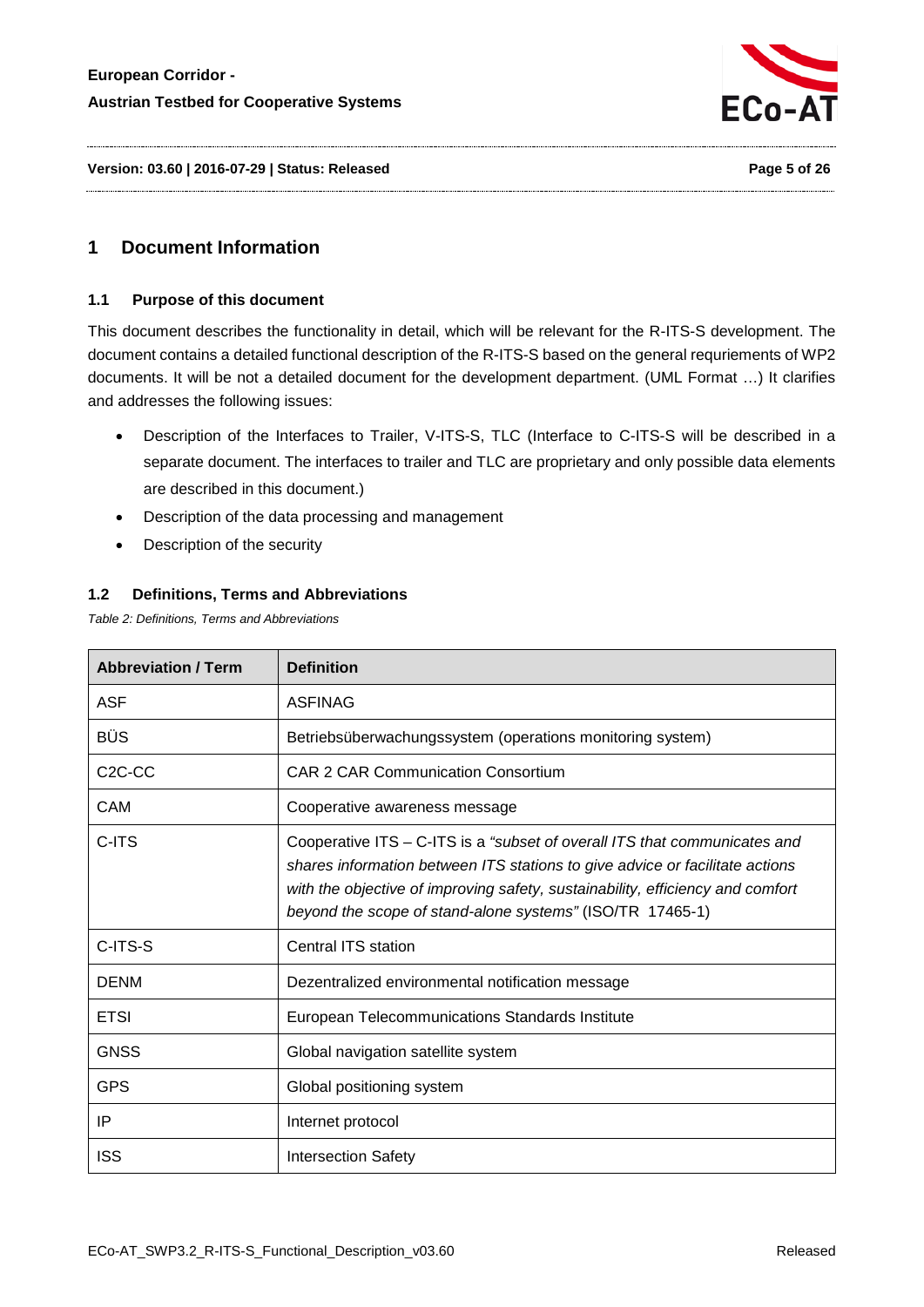

**Version: 03.60 | 2016-07-29 | Status: Released Page 6 of 26**

| <b>Abbreviation / Term</b> | <b>Definition</b>                                                                                                         |
|----------------------------|---------------------------------------------------------------------------------------------------------------------------|
| <b>ITS</b>                 | Intelligent Transport Systems - systems that use information and<br>communication technology to improve transport systems |
| IVI                        | In-Vehicle Information                                                                                                    |
| <b>MAP</b>                 | Message to convey local, detailed network topology in specific areas, as<br>specified in ISO/PDTS 19091                   |
| <b>NTP</b>                 | Network time protocol                                                                                                     |
| OCIT-C                     | Open communication interface for road traffic control systems – center to<br>center                                       |
| <b>PKI</b>                 | Public Key Infrastructure                                                                                                 |
| <b>PVD</b>                 | Probe Vehicle Data                                                                                                        |
| R-ITS-S                    | Roadside ITS station                                                                                                      |
| <b>RWW</b>                 | Road Works Warning                                                                                                        |
| <b>SFTP</b>                | SSH File Transfer Protocol or Secure File Transfer Protocol                                                               |
| <b>SNMP</b>                | Simple Network Management Protocol                                                                                        |
| <b>SPAT</b>                | Signal Phase & Timing                                                                                                     |
| <b>SSH</b>                 | Secure shell                                                                                                              |
| <b>SWP</b>                 | Subworkpackage                                                                                                            |
| <b>TCC</b>                 | <b>Traffic Control Center</b>                                                                                             |
| <b>TLC</b>                 | Traffic light controller                                                                                                  |
| <b>TLS</b>                 | "Technische Lieferbedingungen für Streckenstationen" (German technical<br>terms of delivery for outstations)              |
| UC                         | Use case                                                                                                                  |
| <b>UTC</b>                 | <b>Coordinated Universal Time</b>                                                                                         |
| V-ITS-S                    | Vehicle ITS station                                                                                                       |
| <b>VMS</b>                 | Variable Message Sign                                                                                                     |
| <b>VPN</b>                 | Virtual private network                                                                                                   |
| <b>WP</b>                  | Work package                                                                                                              |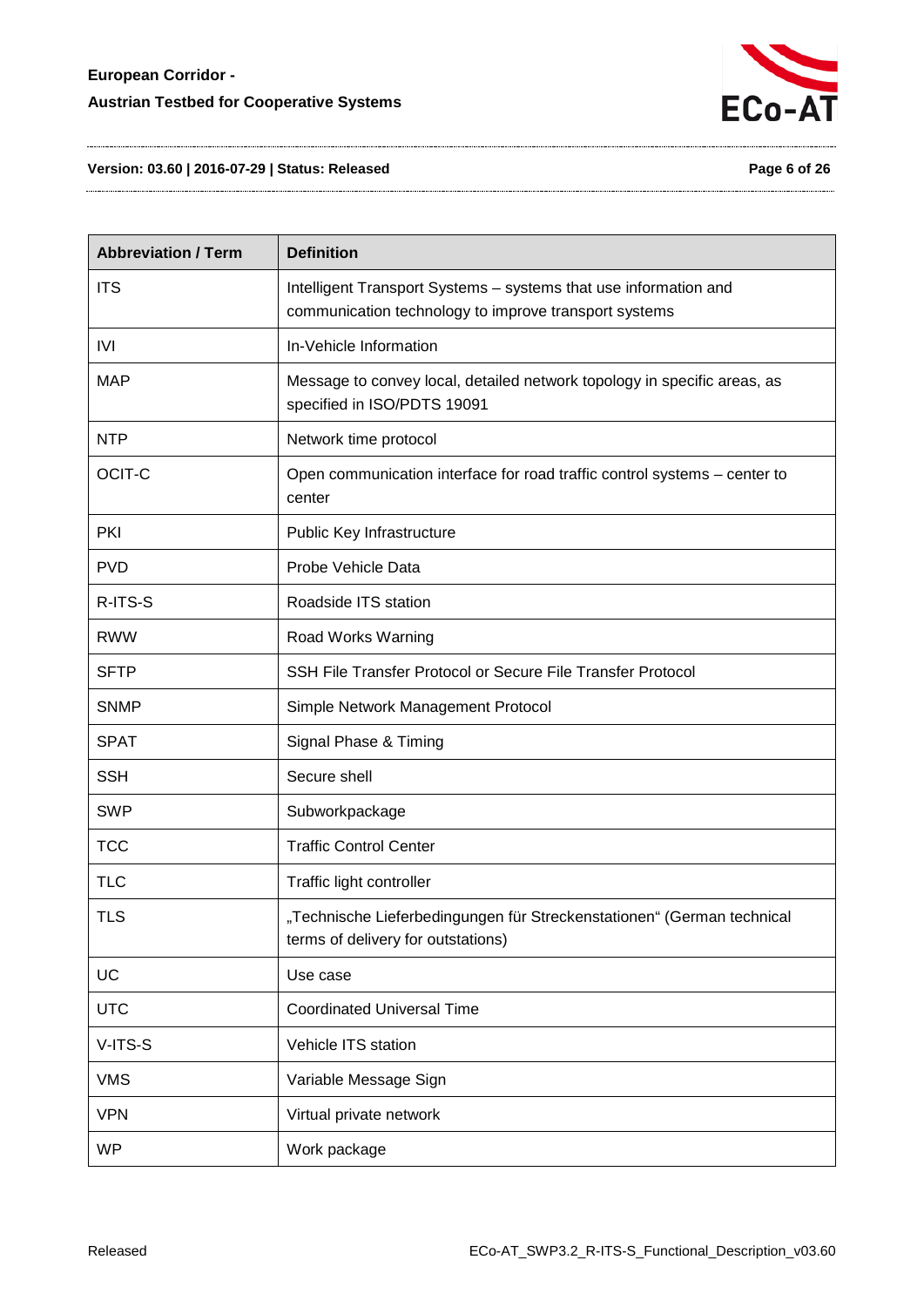

**Version: 03.60 | 2016-07-29 | Status: Released Page 7 of 26**

# <span id="page-6-0"></span>**2 References**

All references in this document can be found in the master table of references available in the "ECo-AT\_SWP2.3\_MasterTableOfReferences\_v03.60.pdf" document.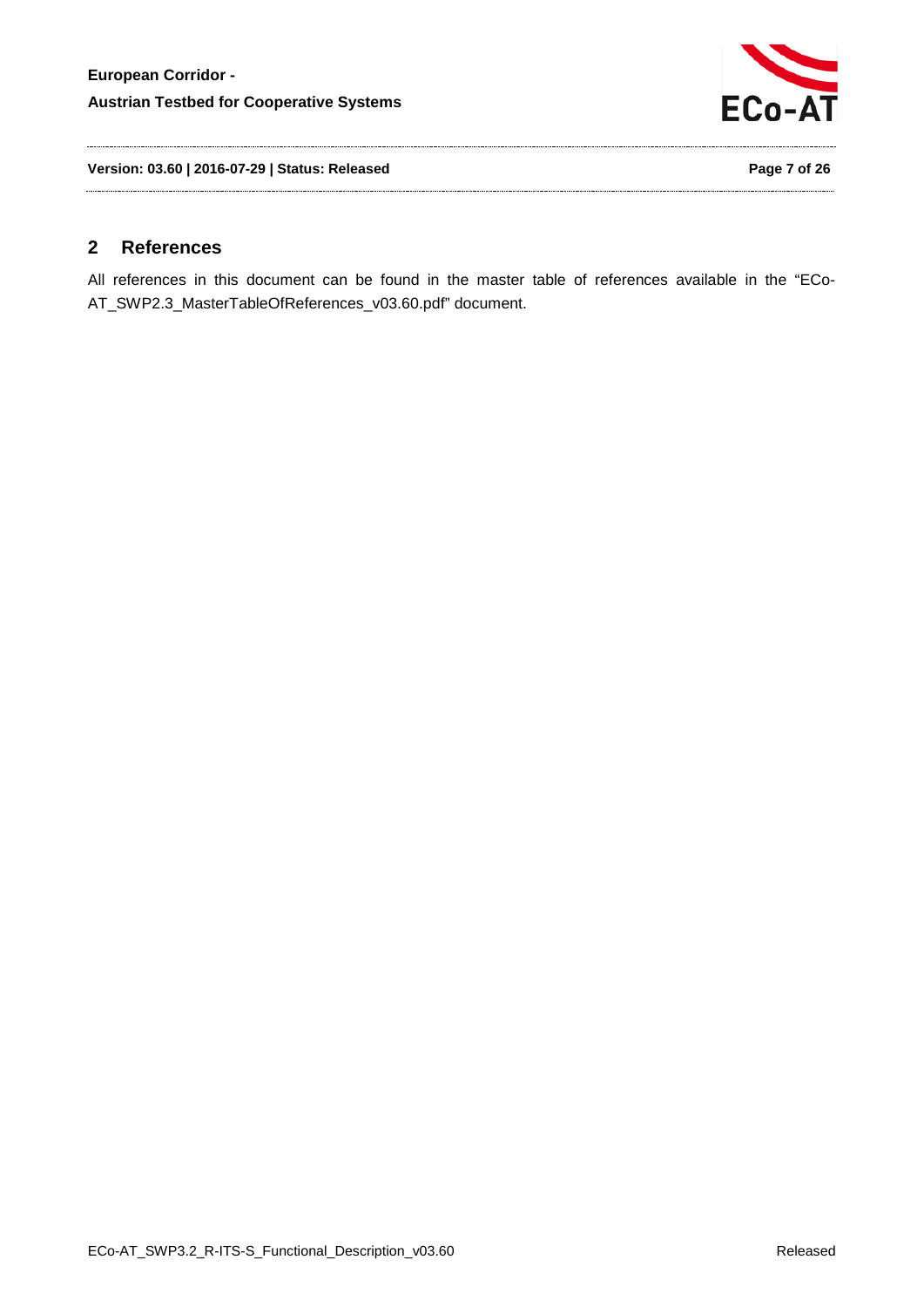

**Version: 03.60 | 2016-07-29 | Status: Released Page 8 of 26**

# <span id="page-7-0"></span>**3 General overview**

The R-ITS-S is the interface between the C-ITS-S and the field equipment like trailer, TLC and vehicles ITS G5 (V-ITS-S). The R-ITS-S will receive and send data from and to the C-ITS-S and also from and to the field equipment. Some of the data will be processed and / or stored within the R-ITS-S, before they are transferred. The R-ITS-S can be installed at a road works safety trailer or any other mobile device (mobile solution), inside a TLC or inside the existing outstations at the gantries on the highway (fixed solution).

It communicates with vehicles passing by via ITS-G5. The R-ITS-S has the possibility to de- and encode C-ITS messages sent and received over the ITS-G5 link. The R-ITS-S has one interface (IF3) to the C-ITS-S that is specified in [ECo-AT SWP3.1 C-ITS-S], [ECo-AT SWP3.1 IF3 comm], [ECo-AT SWP3.1 IF3 management]. The interface to the V-ITS-S (IF4) is based on the C-ITS specifications, e.g. [ETSI 302 637-3], [ETSI 302 637- 2]. Furthermore there are proprietary interfaces to the TLCs (IF6) and to road works safety trailers (IF7), based on their respective specifications.



For the data transfer to the C-ITS-S an existing IP network (e.g. fiber optic- or cellular network) will be used.

*Figure 1: R-ITS-S and related interfaces*

The R-ITS-S will contain the [ETSI 302 636-3] stack implementation (ITS access technology layer, ITS network & transport layer, ITS facility layer, ITS application layer). The application layer contains interfaces to the C-ITS-S, TLC and Trailer and applications which are defined in the use case catalog of the ECo-AT project [ECo-AT SWP2.1 UC overview].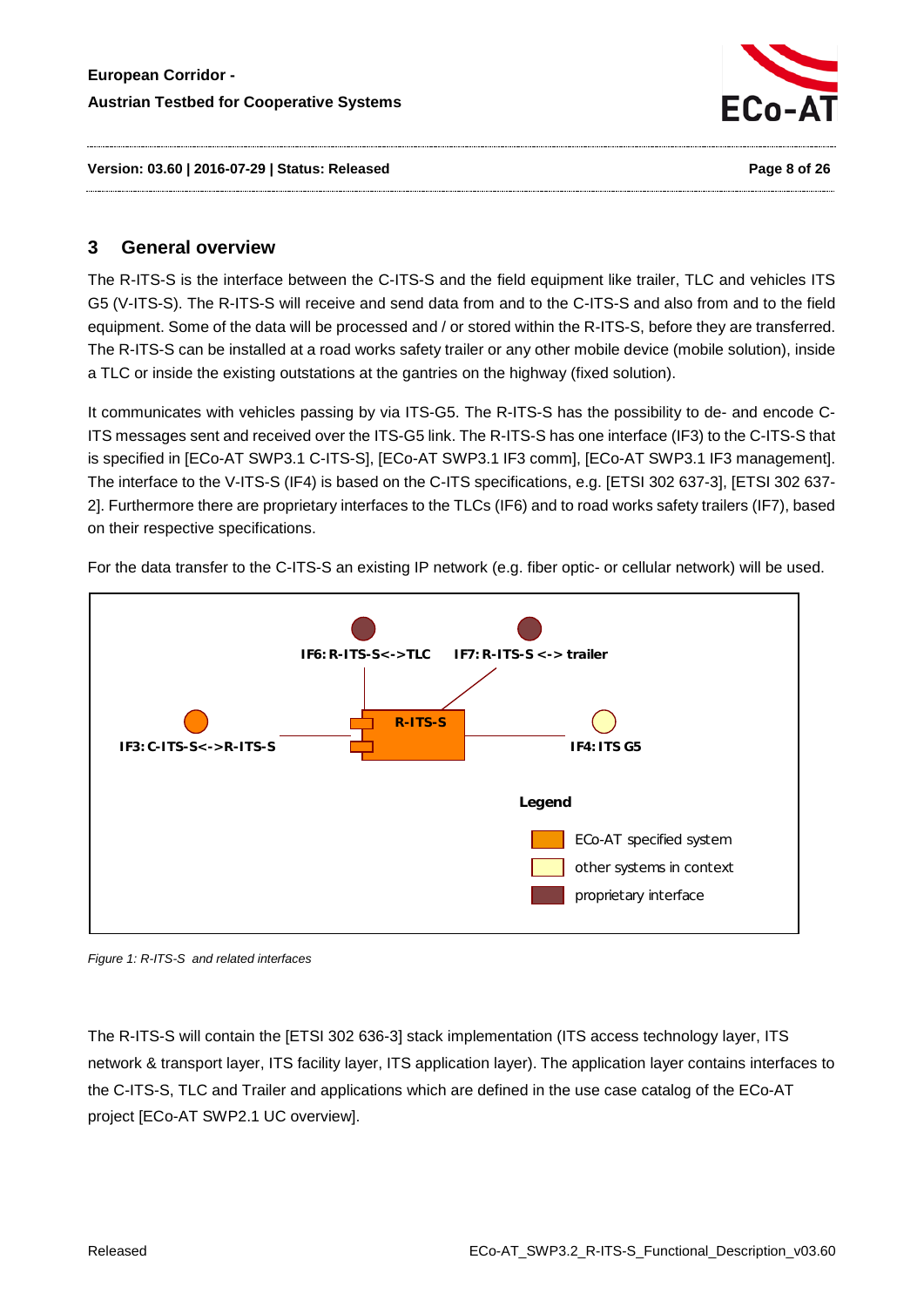

**Version: 03.60 | 2016-07-29 | Status: Released Page 9 of 26**

# <span id="page-8-0"></span>**4 Functionalities**

<span id="page-8-1"></span>*Table 3: Overview of R-ITS-S functionalities*

| #   | <b>Functionality</b>                         | <b>Definition, Example</b>                                                        |
|-----|----------------------------------------------|-----------------------------------------------------------------------------------|
| 001 | R-ITS-S management /<br>maintenance          | Device<br>Management<br>(remote<br>firmware<br>access,<br>update)                 |
|     |                                              | Message Management                                                                |
|     |                                              | Configuration                                                                     |
|     |                                              | Logging                                                                           |
|     |                                              | Monitoring                                                                        |
|     |                                              | Performance                                                                       |
| 002 | data processing                              | Aggregation of:<br>$\qquad \qquad \blacksquare$                                   |
|     |                                              | o CAM                                                                             |
|     |                                              | Generation:                                                                       |
|     |                                              | o RWW-DENM based on data from trailer control<br>unit                             |
|     |                                              | o SPAT based on data from TLC                                                     |
|     |                                              | Filtering of:                                                                     |
|     |                                              | Eliminate duplicated messages received from<br>$\circ$<br>the V-ITS-S             |
|     |                                              | Logical functionalities<br>$\overline{\phantom{a}}$                               |
| 003 | Interfaces                                   | Receive DENM and CAM from V-ITS-S                                                 |
|     | R-ITS-S $\Leftrightarrow$ C-ITS-S (IF3)<br>٠ | Send aggregated CAM to C-ITS-S<br>$\overline{\phantom{a}}$                        |
|     | R-ITS-S $\Leftrightarrow$ V-ITS-S (IF4)<br>- | Receive DENM data from C-ITS-S<br>$\qquad \qquad \blacksquare$                    |
|     | R-ITS-S $\Leftrightarrow$ TLC (IF6)<br>-     | Send DENM to the C-ITS-S<br>$\blacksquare$                                        |
|     | R-ITS-S $\Leftrightarrow$ Trailer (IF7)<br>- | Receive data elements from trailer to generate a DENM<br>$\overline{\phantom{a}}$ |
|     |                                              |                                                                                   |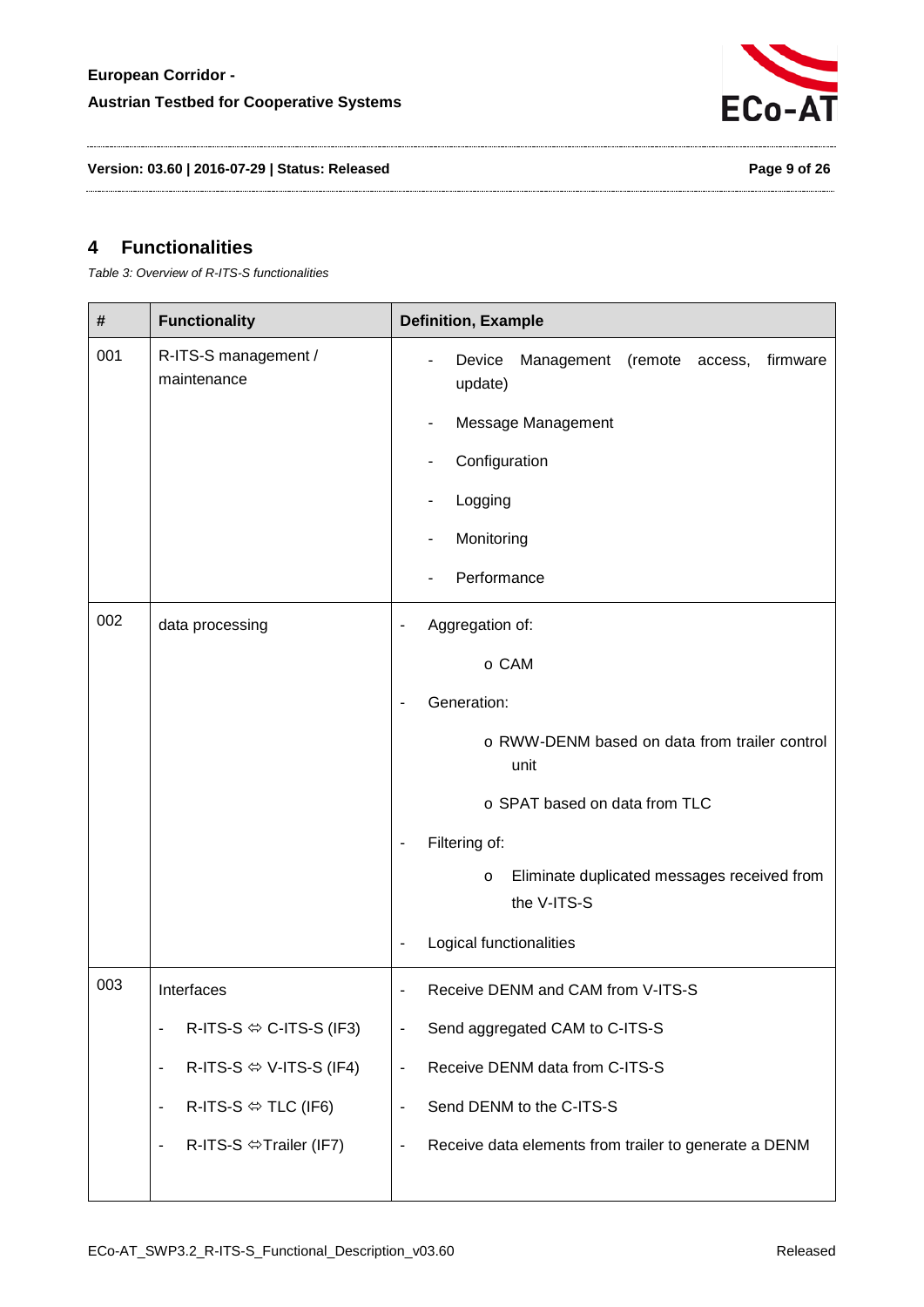

**Version: 03.60 | 2016-07-29 | Status: Released Page 10 of 26**

| #   | <b>Functionality</b>                                                           | <b>Definition, Example</b>                                                                                                                                                                                                                                                                                                                         |
|-----|--------------------------------------------------------------------------------|----------------------------------------------------------------------------------------------------------------------------------------------------------------------------------------------------------------------------------------------------------------------------------------------------------------------------------------------------|
|     |                                                                                | Send DENM to V-ITS-S                                                                                                                                                                                                                                                                                                                               |
|     |                                                                                | Receive IVI data from C-ITS-S                                                                                                                                                                                                                                                                                                                      |
|     |                                                                                | Send IVI messages to V-ITS-S                                                                                                                                                                                                                                                                                                                       |
|     |                                                                                | Receive SPAT Data from TLC<br>$\blacksquare$                                                                                                                                                                                                                                                                                                       |
|     |                                                                                | Send SPAT / MAP to V-ITS-S                                                                                                                                                                                                                                                                                                                         |
|     |                                                                                | Receive protected zone (CEN-DSCR) information from C-<br>ITS-S                                                                                                                                                                                                                                                                                     |
|     |                                                                                | Send protected zones included in CAM to V-ITS-S                                                                                                                                                                                                                                                                                                    |
| 004 | Security (PKI) management<br>(autentification, anonymization,<br>legitimation) | The functionality of the system component PKI (certification<br>authority) is not yet standardized. There is a proprietary PKI-<br>server implementation existing within the C2C-CC. The usage<br>of the C2C-CC pilot PKI server is reserved for C2C-CC<br>members and needs special agreement if the manufacturer is<br>not member of the C2C-CC. |
|     |                                                                                | The PKI specification used in ECo-AT has to be based on a<br>standard. No proprietary solutions are allowed.                                                                                                                                                                                                                                       |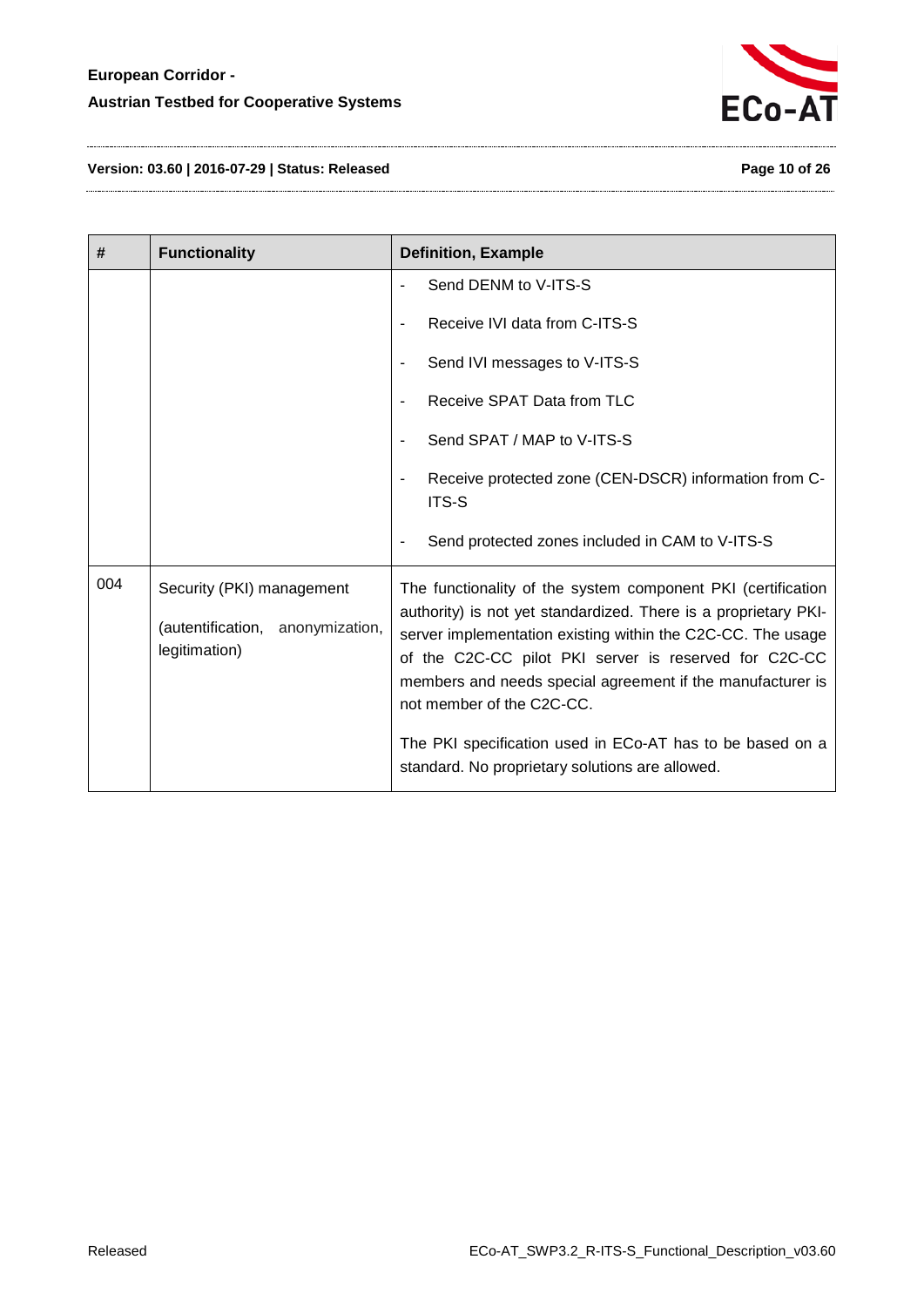

**Version: 03.60 | 2016-07-29 | Status: Released Page 11 of 26**

# <span id="page-10-1"></span><span id="page-10-0"></span>**5 Operation modes R-ITS-S**

#### <span id="page-10-2"></span>**5.1 Stand-alone mode (without R-ITS-S connection to the C-ITS-S)**

5.1.1 Mobile R-ITS-S at the RWW-Trailer (stand-alone safety trailer)

GNSS and IF7 are the only source of information for DENM

Functionalities:

- Receive and collect information from control unit of road works trailer
- Generate autonomous RWW message (RWW-DENM)
- Send RWW-DENM to vehicles



**Road works trailer**

*Figure 2: Operation mode R-ITS-S: stand-alone mode*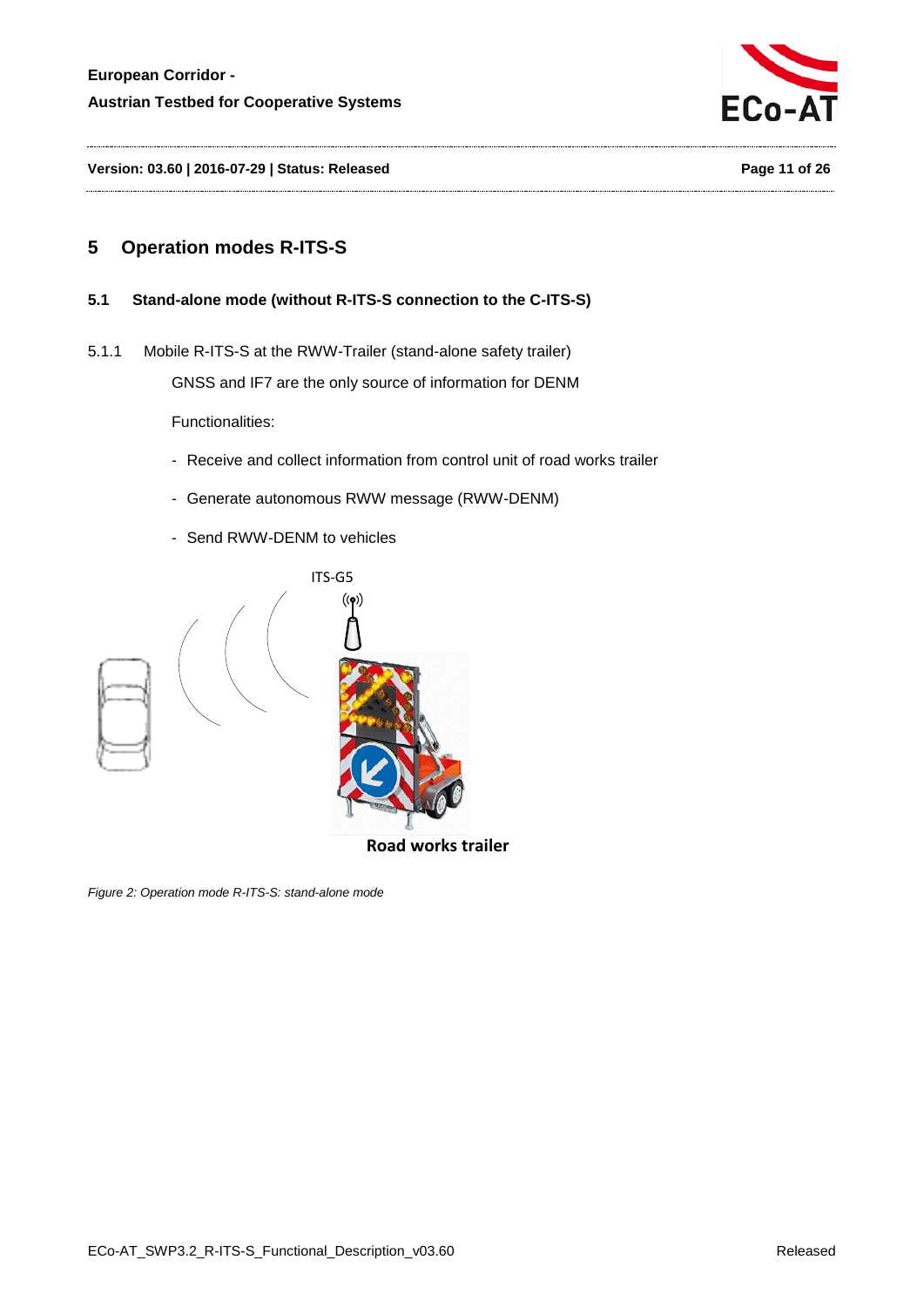

**Version: 03.60 | 2016-07-29 | Status: Released Page 12 of 26**

### <span id="page-11-0"></span>5.1.2 R-ITS-S at the TLC

Functionalities:

- Receive SPAT Data from the TLC.
- Send SPAT / MAP to vehicles

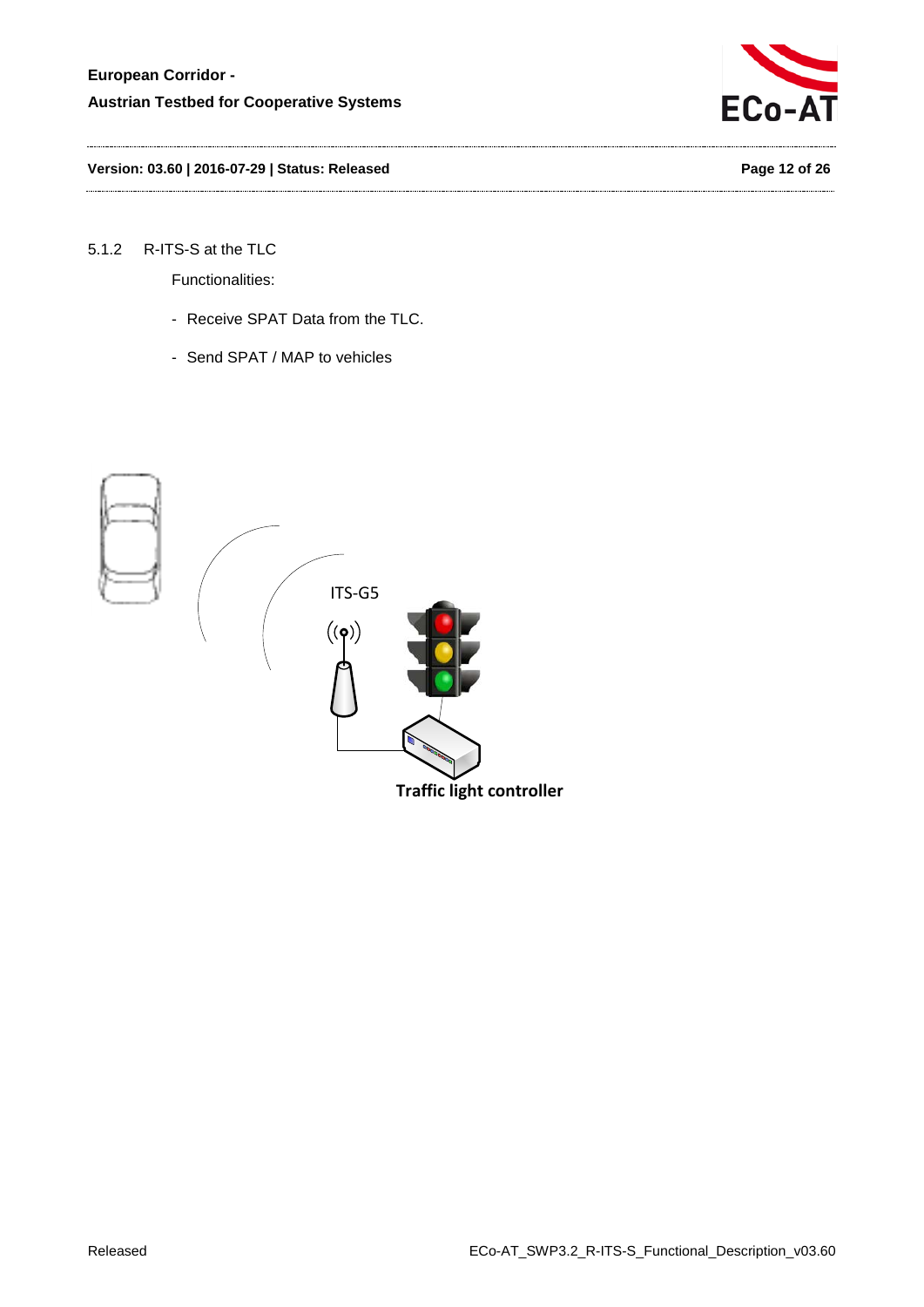

# <span id="page-12-0"></span>**5.2 Connected mode (connection to the C-ITS-S)**

- Fixed R-ITS-S at outstations or VMS
- Mobile R-ITS-S at trailer (Safety trailer augmented)





The description of the processes is in accordance to the document [ECo-AT SWP3.1 C-ITS-S]

The R-ITS-S functionalities:

- Receive and Collect information from control unit of road works trailer
- Send DENM, SPAT/MAP, IVI, message to vehicles
- Establish a connection to the C-ITS-S
- Receive RWW information from C-ITS-S
- Receive other DENM and IVI information from C-ITS-S
- Receive protected zone (CEN-DSCR) information from C-ITS-S
- Send protected zones included in CAM to V-ITS-S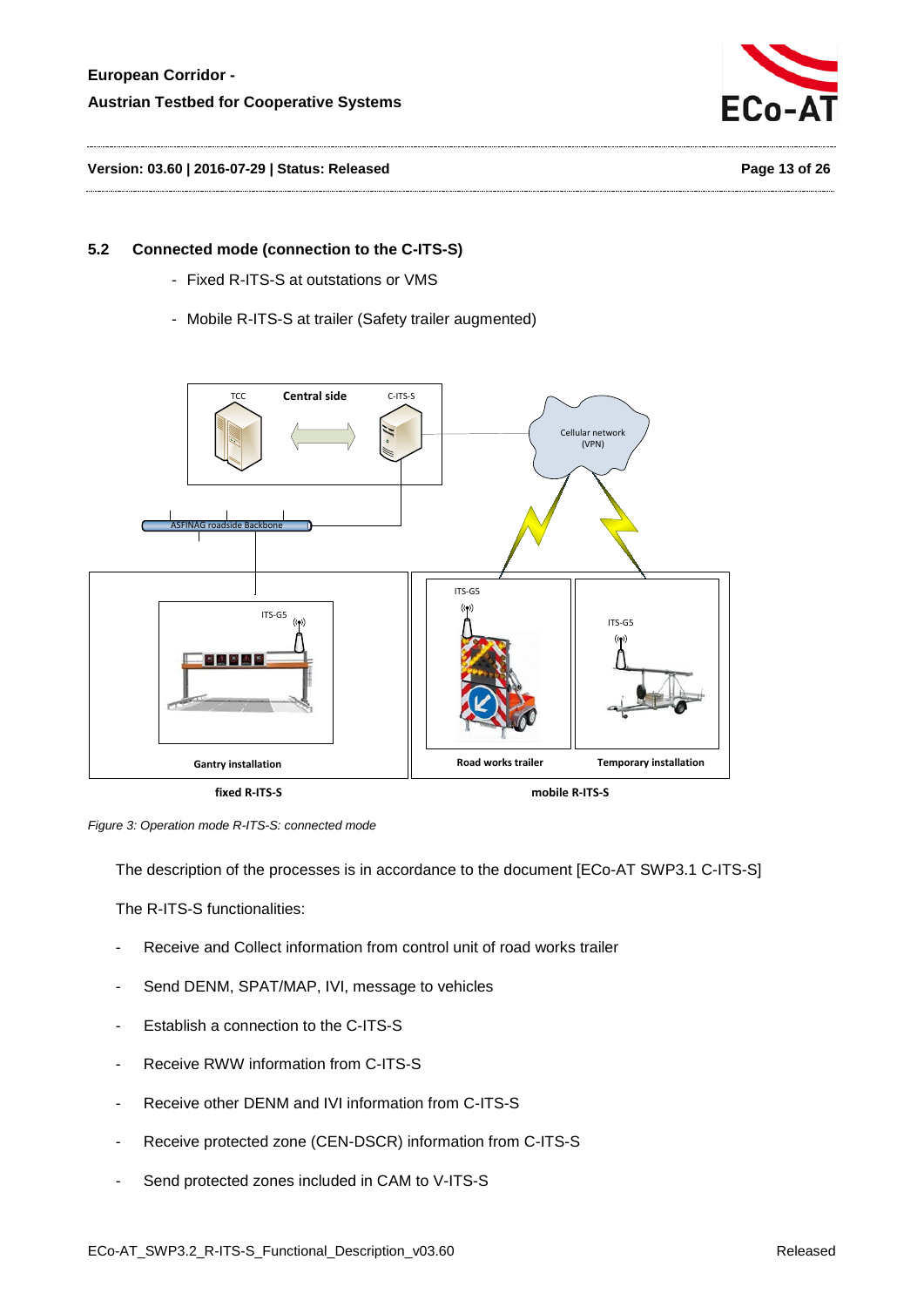

#### **Version: 03.60 | 2016-07-29 | Status: Released Page 14 of 26**

- Collect CAM from vehicles
- Aggregate CAM to measurement data
- Send measurement data to C-ITS-S
- Send Single vehicles data to C-ITS-S

-

The initial operation of the R-ITS-S in the different modes will be in accordance to the document [ECo-AT SWP3.1 C-ITS-S] chapter sequence diagram.

## <span id="page-13-1"></span><span id="page-13-0"></span>**6 Detail specification**

#### <span id="page-13-2"></span>**6.1 R-ITS-S management / maintenance (Device management)**

#### 6.1.1 Device Management

Requirements:

- **R\_R\_062** The parameters of CAM aggregation shall be configurable.
- **R\_R\_068** All R-ITS-Ss shall be configurable by an operator located at the TCC (C-ITS-S) facility. Configuration shall include updating the R-ITS-S firmware.
- **R\_R\_100** The basic initialization of an R-ITS-S (deployment of a new R-ITS-S) shall be supported by the C-ITS-S with following tasks…(to be defined in detail in a later release)

The R-ITS-S is the OCIT-C client and the C-ITS-S the OCIT-C server.

- In case of link interruption, the initiator (R-ITS-S) tries to re-establish the connection.
- The R-ITS-S has the capability to detect a link disconnection.
- Transmit the stored aggregated CAM (long term) data in case of link re-establishment.
- Overloading of the communication channel has to be avoided, e.g. if the link between the C-ITS-S and all R-ITS-S is interrupted and if the link is re-established all R-ITS-Ss try to send their current state and collected data to the C-ITS-S at once.
- Logging of connection lost and discarded data
- Message management when links are interrupted
	- o [ECo-AT SWP2.3 system overview] (chapter 7.1, 7.2, 7.3) Location of data buffering / storage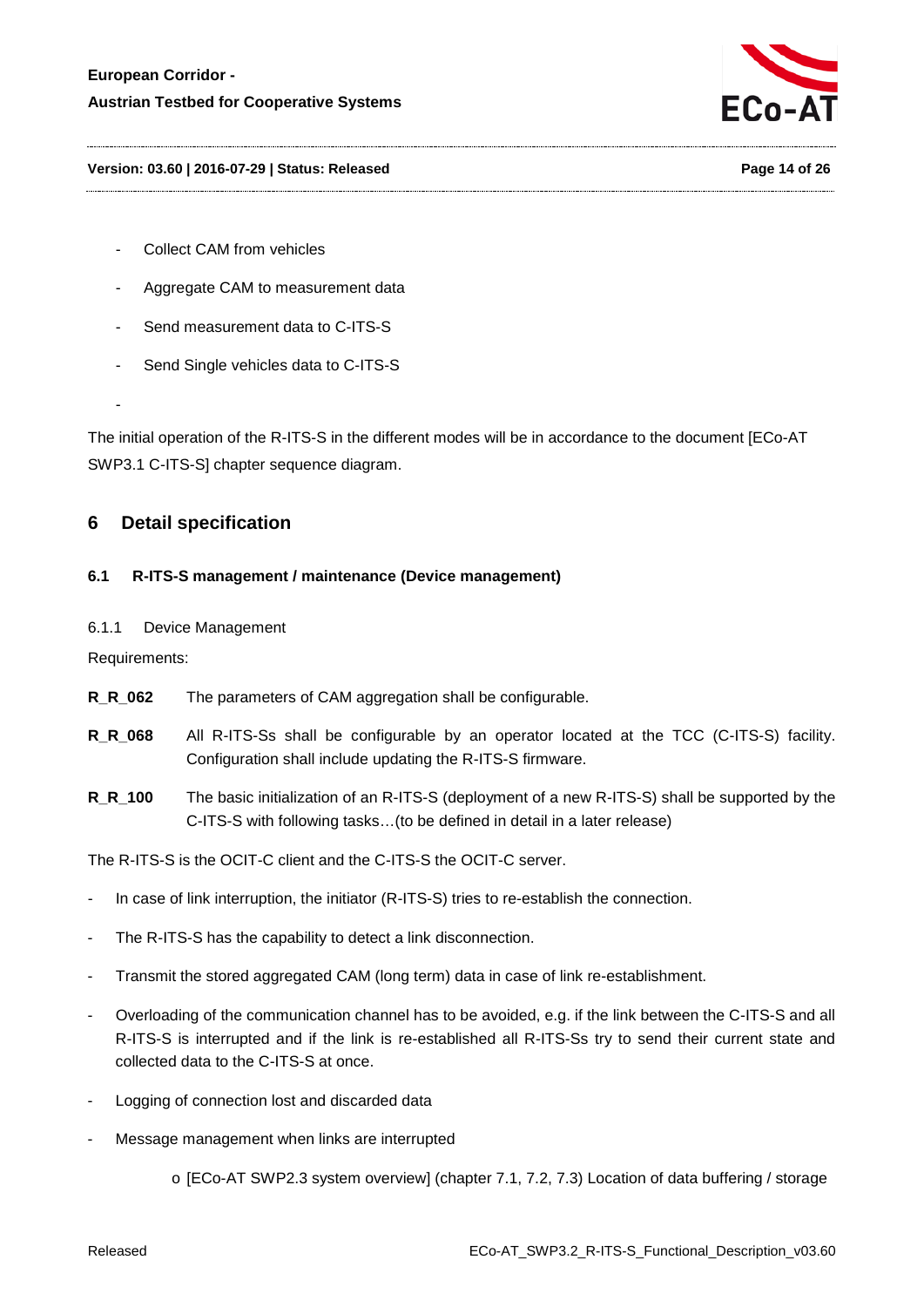

The aggregated CAM Data will be buffered at the R-ITS-S processor unit for 3 days.

#### <span id="page-14-0"></span>6.1.2 Message Management

Requirements:

- **R\_R\_080** The R-ITS-S shall periodically send out, update or terminate ITS-G5 DENMs on IF4 based on input from the C-ITS-S on IF3.
- **R\_R\_082** The R-ITS-S shall forward only the first received DENM from a V-ITS-S. All DENM duplicates shall be eliminated, i.e., originated by the same V-ITS-S AND containing the same event information (updates from a DENM containing new/changed information shall not be eliminated).
- **R\_R\_083** The R-ITS-S shall store the relevant DENM information (in order to distinguish between DENM duplicates and new DENMs) for minimum 300s.
- **R\_R\_084** The R-ITS-S shall periodically send out, update or terminate ITS-G5 IVIs on IF4 based on input from the C-ITS-S on IF3.
- **R\_R\_087** The R-ITS-S is responsible for message management (e.g. cancel or run out DENM) when it is broadcasting a DENM (other DENM applications or "triggerable RWW from TCC") and loses or resumes the IF3 connection.
- **R\_R\_088** The R-ITS-S is responsible for message management (e.g. cancel DENM, run out DENM, store DENM info) when it is broadcasting an "augmented RWW" DENM and loses or resumes the IF3 connection.
- **R\_R\_091** The R-ITS-S is responsible for message management (e.g. cancel or run out IVI) when it is broadcasting a IVI and loses or resumes the IF3 connection.
- **R\_R\_093** The R-ITS-S shall periodically send out ITS-G5 SPAT/MAP on IF4 based on a predefined time scheme.

#### <span id="page-14-1"></span>6.1.3 Configuration

The configuration of the R-ITS-S will be done by the C-ITS-S via OCIT-C, SNMP, SFTP or SSH, or via remote access.

Examples of Application parameters:

- CAM aggregation
- Detection zone

System parameters: vendor specific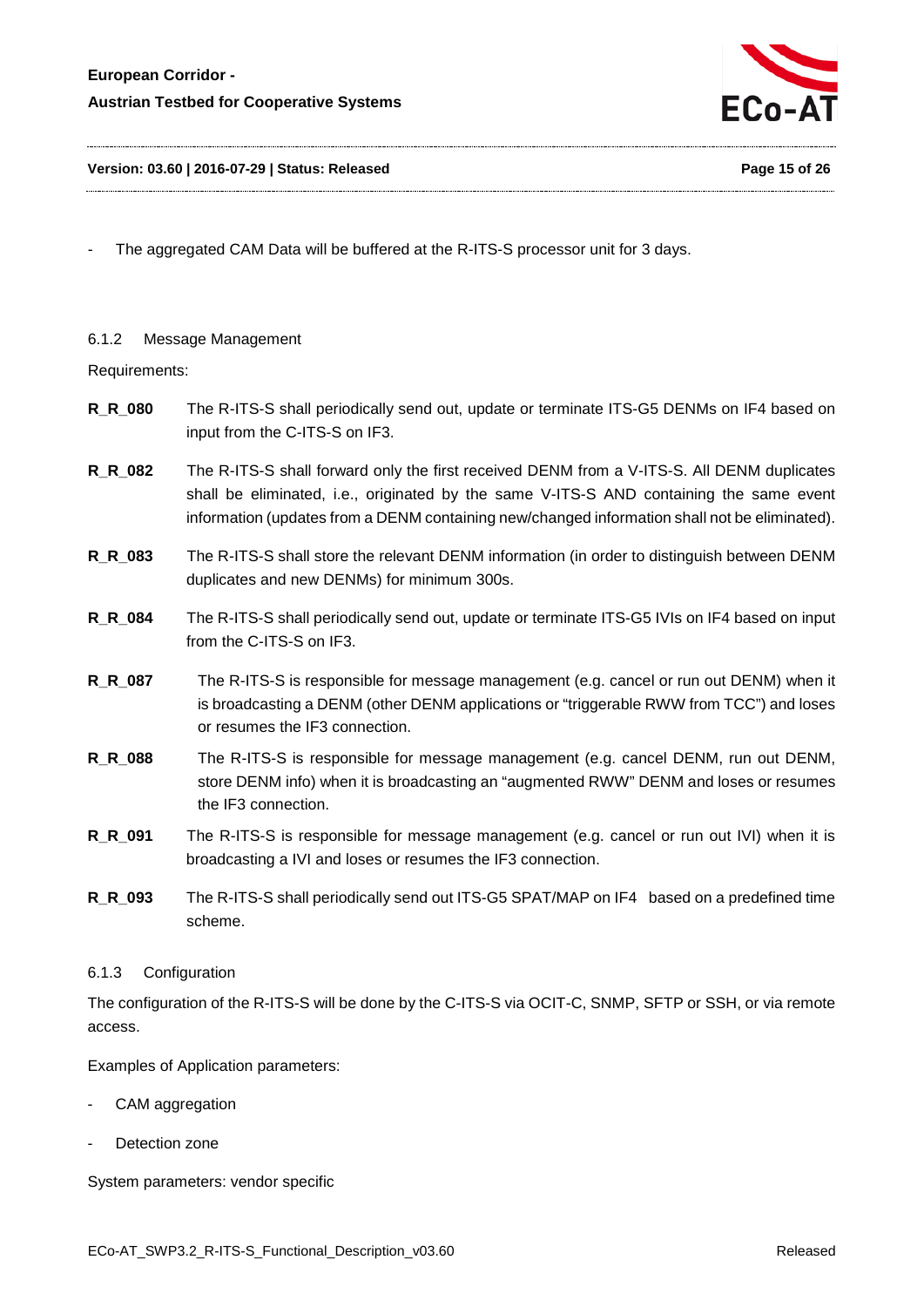

- IP address
- **Geoposition** 
	- o The position will be generated from the GNSS (GPS) receiver or from C-ITS-S.
- Time stamp
	- o Connected mode: NTP (network time protocol) or GPS can act as time source. Local mode: R-ITS-S took the time from GNSS (global navigation satellite system) receiver. The GNSS (GPS receiver) is part of the R-ITS-S
	- o Time base is UTC.

IP address and network settings (gateway, netmask) are described in chapter [7](#page-23-0) Informative Annex.

Requirements:

- **R\_R\_050** R-ITS-S time shall be synchronized to a common time reference.
- **R\_R\_058** Any R-ITS-S shall have knowledge about its exact geographical position when operational, no matter how it is connected to the network.
- **R\_R\_081** If R-ITS-S does not support message encoding task (GN, BTP, UPER) might be shifted to C-ITS-S for R\_R\_002, R\_R\_003, R\_R\_004, R\_R\_005, R\_R\_009, R\_R\_072, R\_R\_017, and R\_R\_018. See Ref. [ECo-AT SWP3.1 IF3 comm] for communication mode negotiation.
- **R\_R\_076** The R-ITS-S shall be able to self-configure the detection zones for CAM aggregation.
- **R\_R\_089** The R-ITS-S mounted on RW trailers shall be by default in the "stand-alone mode". In the "standalone mode", without connection to the C-ITS-S, the R-ITS-S shall broadcast "stand-alone RWW at R-ITS-S" via IF4 if the RW trailer is activated. In the "stand-alone mode", with connection to the C-ITS-S, the R-ITS-S shall broadcast "stand-alone RWW at R-ITS-S" via IF4 if the RW trailer is activated and transmit "basic RWW from R-ITS-S" via IF3 if the RW trailer is activated.
- **R\_R\_090** The R-ITS-S mounted on RW trailers shall be in the "augmented mode" if it receives an "augmented RWW" DENM with "augmentation FLAG" set to true from the C-ITS-S (only with connection to C-ITS-S). In the "augmented mode" the R-ITS-S shall not broadcast "stand-alone RWW at R-ITS-S" DENM on IF4, but shall transmit "basic RWW from R-ITS-S" via IF3 to the C-ITS-S if the RW trailer is activated.

<span id="page-15-0"></span>6.1.4 Logging Requirements: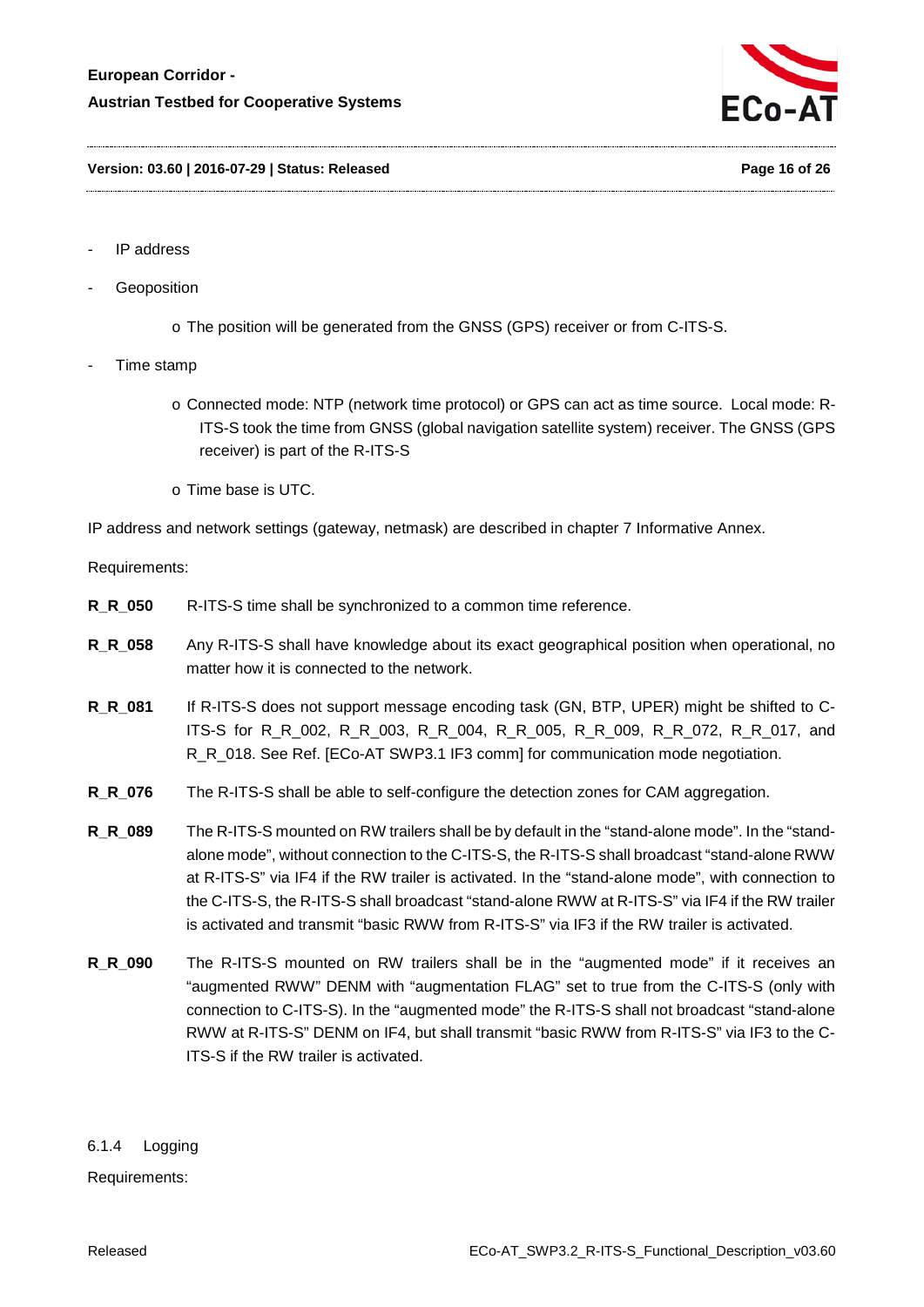

#### **Version: 03.60 | 2016-07-29 | Status: Released Page 17 of 26**

| R R 094        | The R-ITS-S shall be able to log type and time of received and sent messages over IF3.                                                                                                                          |
|----------------|-----------------------------------------------------------------------------------------------------------------------------------------------------------------------------------------------------------------|
| R_R_095        | The R-ITS-S shall provide a rolling log mechanism to keep the type/time log on IF3 for minimum<br>of 2 days.                                                                                                    |
| <b>R_R_096</b> | The R-ITS-S shall be able to log start and end time of continuous send messages on IF4 and<br>messages received on IF4.                                                                                         |
| R R 097        | The R-ITS-S shall provide a rolling log mechanism to keep the type/time log on IF4 for minimum<br>of 2 days. The R-ITS-S shall provide a possibility to keep messages received on IF4 for minimum<br>of 1 hour. |
| <b>R_R_098</b> | The R-ITS-S should be able to log full message content for messages received and sent on IF3.                                                                                                                   |
| R R 099        | The R-ITS-S should provide a possibility to keep the full received and sent message logging on<br>$IF3$ for minimum of 2 hours.                                                                                 |

Will be realized in a proprietary way at the R-ITS-S => tbd with ASF.

#### <span id="page-16-0"></span>6.1.5 Monitoring

Two different functionalities work independently:

- in accordance to the document [ECo-AT SWP2.3 C-ITS monitoring]
- The R-ITS-S provide the data to the C-ITS-S. The C-ITS-S send the data to the BÜS via SNMP for monitoring.

6.1.5.1 Independent system monitoring Accountability logging will be integrated under the monitoring functionality because of security aspects.

6.1.5.2 Monitoring of systems components Will be realized in accordance to the document [ECo-AT SWP3.1 C-ITS-S].

#### <span id="page-16-1"></span>6.1.6 Performance

**R\_R\_042** The R-ITS-S shall have system resources for operating with the following minimum performance:

- Transmit of minimum 10 signed ITS-G5 message per second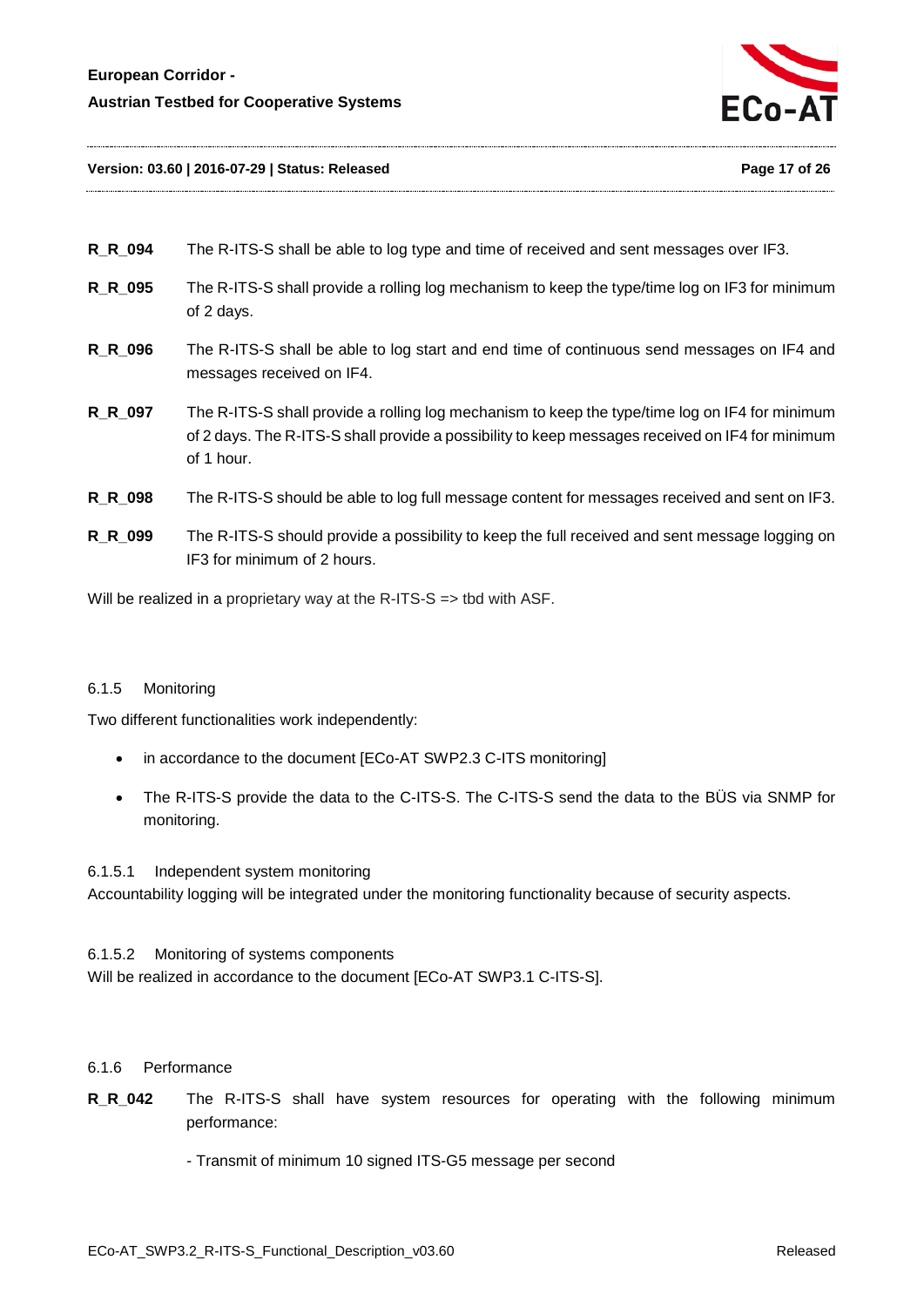

#### **Version: 03.60 | 2016-07-29 | Status: Released Page 18 of 26**

- Processing of min. 220 received messages within a second (min. 200 CAM and 20 DENM)

- Validation of received certificates for new ITS-Stations (min. 30 per second)

#### <span id="page-17-1"></span><span id="page-17-0"></span>**6.2 Data processing**

#### 6.2.1 CAM aggregation

Will be realized in accordance to the document [ECo-AT SWP2.1 UC CAM aggr] and [ETSI 302 637-2]

Requirements:

- **R\_R\_005** The R-ITS-S shall be able to encode/decode and transmit/receive CAM packets using the Single-Hop-Broadcast (SHB) mode to/from the V-ITS-S, as defined by Ref. [ETSI-CAM].
- **R\_R\_020** The R-ITS-S shall transmit traffic information (aggregated CAM data) to the C-ITS-S.
- **R\_R\_028** The R-ITS-S shall process the CAM, data which were received from V-ITS-Ss into Aggregated CAM Data as described in Ref. [ECo-AT SWP2.1 UC CAM aggr].
- **R\_R\_074** The R-ITS-S shall forward single vehicle data from the first received CAM from a vehicle to the C-ITS-S.
- **R\_R\_075** The R-ITS-S shall forward only the single vehicle data from the first received CAM of a vehicle to the C-ITS-S. All further CAMs from the same vehicle (stationID) shall be filtered out.

If the R-ITS-S is configured to aggregate incoming CAM it sends the aggregation result on a periodic basis [ECo-AT SWP3.1 IF3 comm].

Aggregation parameters and interval settings are part of the device management (DM) data model (see DM over OCIT-C specification [ECo-AT SWP3.1 IF3 management]. The R-ITS-S has already processed and aggregated the CAMs into traffic data so that this data can be sent to the TCC via C-ITS-S without further processing.

#### <span id="page-17-2"></span>6.2.2 DENM

Will be realized in accordance to the document [ECo-AT SWP2.1 UC other DENM] and [ETSI 302 637-3]

Requirements:

- **R\_R\_004** The R-ITS-S shall be able to encode/decode and transmit/receive DENM packets using the Geo Broadcast Mode to/from the V-ITS-S, as defined by Ref. [ETSI 302 637-3]
- **R\_R\_017** The R-ITS-S shall forward traffic event information based on DENM to the C-ITS-S.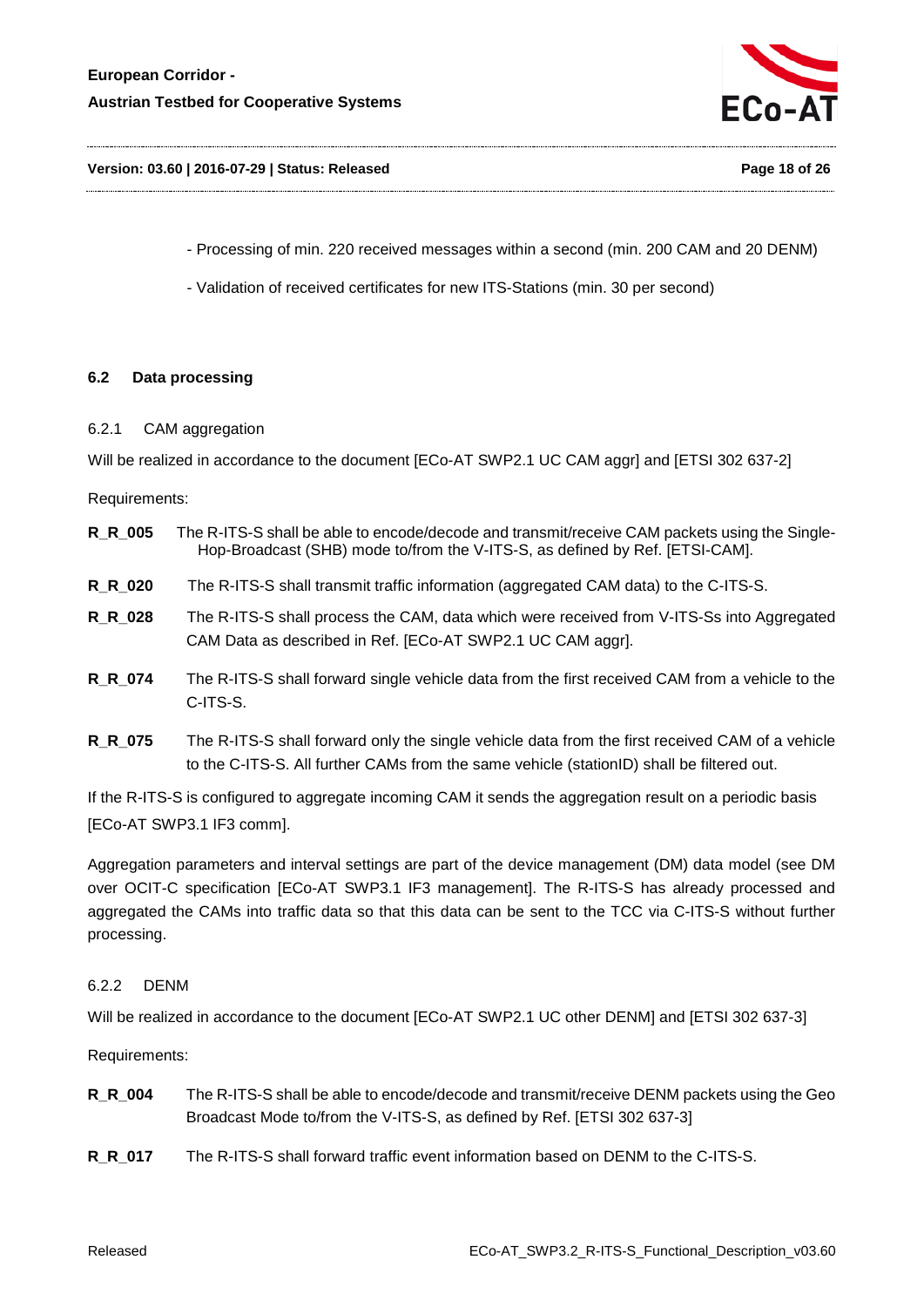

- **R\_R\_018** The R-ITS-S shall be able to receive traffic event information from the C-ITS-S and encode it into DENM messages for transmission over ITS-G5.
- **R\_R\_070** The R-ITS-S mounted on a RW trailer in the "stand-alone mode" shall be able to generate a "stand-alone RWW at R-ITS-S" DENM for transmission over IF4 and a "basic RWW from R-ITS-S" DENM (same message as the "stand-alone RWW at R-ITS-S" DENM but on another interface) for transmission over IF3. Both DENMs are generated from R-ITS-S data and RW trailer data.
- **R\_R\_069** The R-ITS-S shall forward the "basic RWW from R-ITS-S" DENM data to the C-ITS-S.
- The R-ITS-S will send the first DENM, received from V-ITS-S to the C-ITS-S (connected mode)
	- o The data from V-ITS-S will be transformed inside the R-ITS-S in accordance to the interface documents [ECo-AT SWP3.1 IF3 management] and [ECo-AT SWP3.1 IF3 comm].
- The R-ITS-S will receive DENM from C-ITS-S and forwards them to the V-ITS-S (connected mode)
	- o The data from C-ITS-S will be transformed inside the R-ITS-S in accordance to the interface document [ECo-AT SWP3.1 IF3 management] and [ECo-AT SWP3.1 IF3 comm]
- The R-ITS-S will receive Data from RWW and trailer, create a DENM and send to the V-ITS-S (standalone mode)

#### <span id="page-18-0"></span>6.2.3 IVI

Will be realized in accordance to the document [ECo-AT SWP2.1 UC IVI]

Requirements:

- **R\_R\_009** The R-ITS-S shall be able to encode and transmit IVI (In Vehicle Information) as defined in Ref. [ECo-AT SWP2.1 UC IVI].
- **R\_R\_019** The R-ITS-S shall be able to receive IVI content from the C-ITS-S.

#### <span id="page-18-1"></span>6.2.4 SPAT / MAP

Will be realized in accordance to the document [ECo-AT SWP2.1 UC ISS].

Requirements:

**R\_R\_072** The R-ITS-S shall be able to encode and transmit SPAT/MAP as defined in Ref. [ECo-AT SWP2.1 UC ISS] to the V-ITS-S.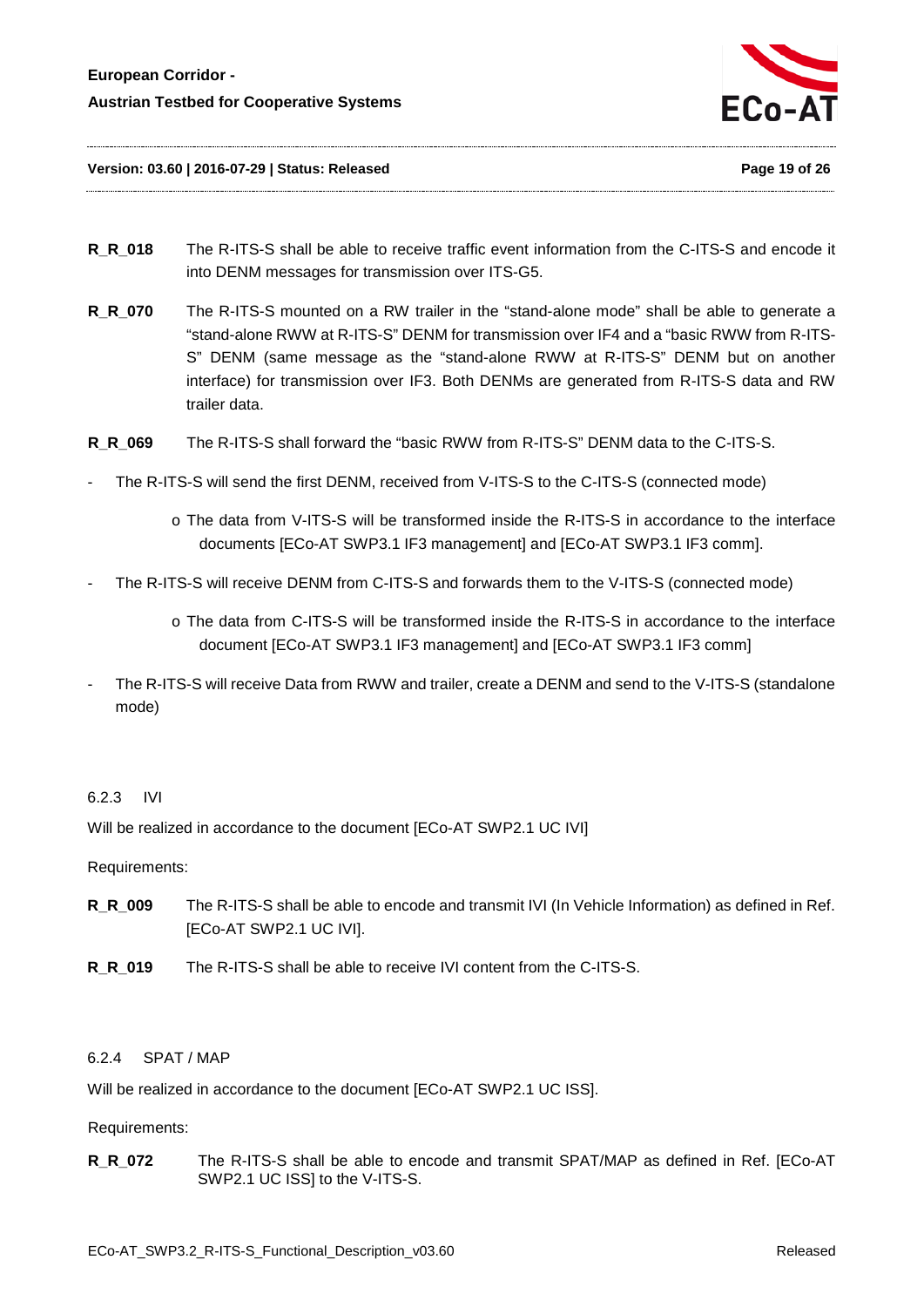

#### **Version: 03.60 | 2016-07-29 | Status: Released Page 20 of 26**

**R\_R\_073** The R-ITS-S shall be able to receive SPAT content from the TLC.

SPAT / MAP will be used for urban uses cases.

The MAP information will be provided by configuration, TLC, external editor and/or C-ITS-S.

#### <span id="page-19-0"></span>**6.3 Interfaces**

#### <span id="page-19-1"></span>6.3.1 R-ITS-S  $\Leftrightarrow$  C-ITS-S (IF3)

The interface will be realised in accordance to the documents [ECo-AT SWP3.1 C-ITS-S].

**R\_R\_092** The BTP port numbers shall be used as specified in Ref. [ETSI EN 302 636 5] (CAM, DENM, SPAT, MAP) and Ref. [ECo-AT SWP3.1 IF3 comm] (IVI).

#### <span id="page-19-2"></span>6.3.2 R-ITS-S  $\Leftrightarrow$  V-ITS-S (IF4)

The interface will be realized in accordance to the following ETSI Standards:

- [ETSI 302 663-1]
- [ETSI 302 636-2]
- [ETSI 302 636-3]
- [ETSI 302 636-4-1]
- [ETSI 302 636-5-1]
- [ETSI 302 636-6]

#### Requirements:

- **R\_R\_001** The R-ITS-S shall communicate to the V-ITS-S using ITS-G5 communication as defined by Ref. [ETSI EN 302 663].
- **R\_R\_002** The R-ITS-S shall be able to encode/decode ITS-G5 messages using the Geo Network (GN) protocol as defined by Ref. [ETSI 302 636-4-1]
- **R\_R\_003** The R-ITS-S shall be able to encode/decode ITS-G5 messages using the Basic Transport Protocol (BTP) as defined by Ref. [ETSI EN 302 636 5].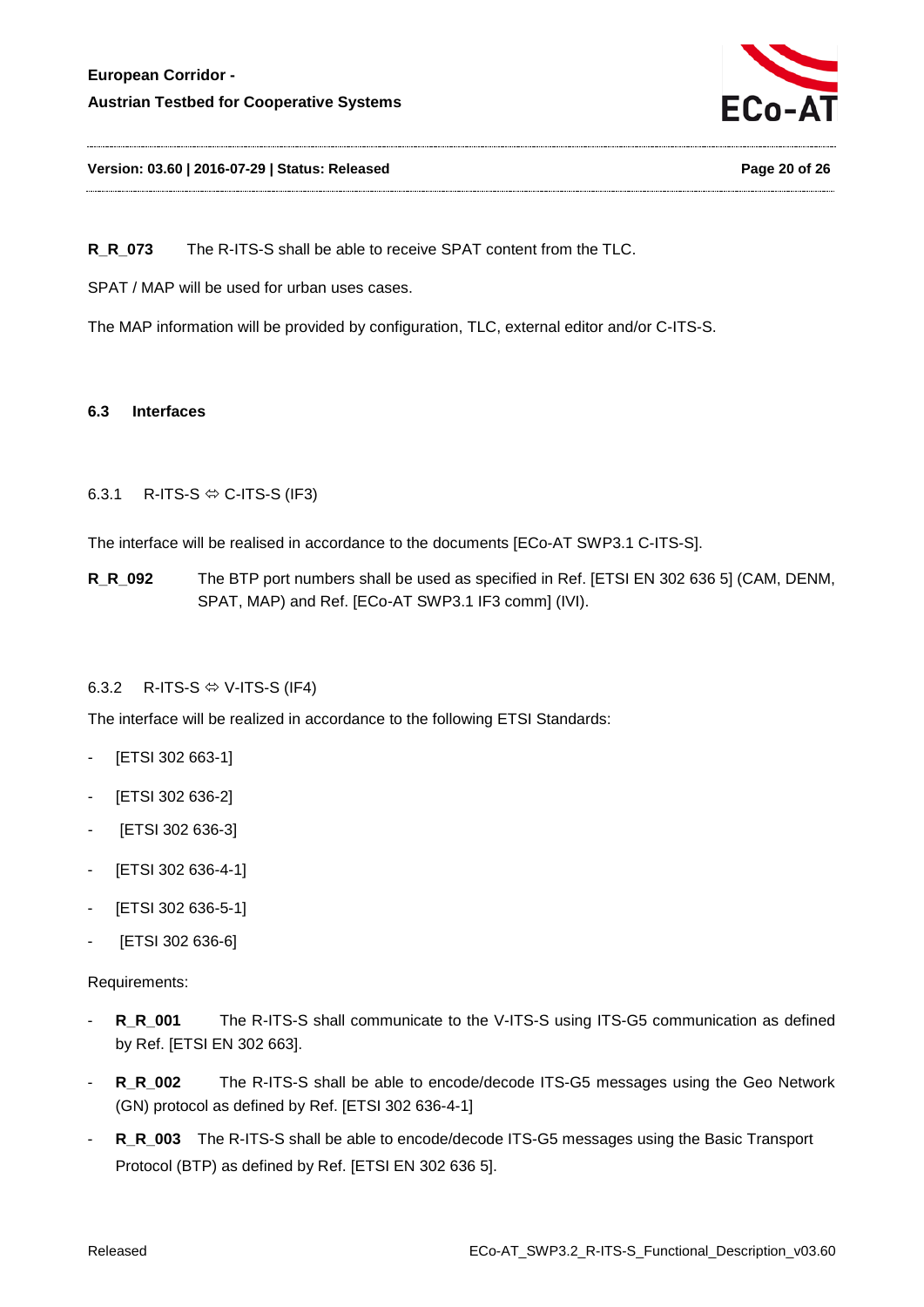

### **Version: 03.60 | 2016-07-29 | Status: Released Page 21 of 26**

## <span id="page-20-0"></span>6.3.3 R-ITS-S  $\Leftrightarrow$  TLC (IF6)

This is a proprietary interface. This chapter describes the possible data elements and functionalities.

#### Request to TLC:

| <b>Name</b>                             | <b>Remark</b> |
|-----------------------------------------|---------------|
| Version                                 |               |
| Counter                                 |               |
| Station Id                              |               |
| Priority State (see: SAE J 2735)        |               |
| Request Level (Bus, Emergency, )        |               |
| Number of Signal groups (0n)            |               |
| Intersection Part Number 1              |               |
| Vt Number 1                             |               |
| Intersection Part Number 2              |               |
| Vt Number 2                             |               |
| Intersection Part Number n              |               |
| Vt Number n                             |               |
| PublicTransportInfo Length (0n)         |               |
| PublicTransportInfo VtR09_16 Byte-Array |               |
|                                         |               |

### Response from TLC

| <b>Name</b>                       | <b>Remark</b> |
|-----------------------------------|---------------|
| Version                           |               |
| Counter (from Request)            |               |
| <b>Priority State</b>             |               |
| Number of Signal groups (1n)      |               |
| <b>Intersection Part Number 1</b> |               |
| Vt Number 1                       |               |
| <b>Intersection Part Number 2</b> |               |
| Vt Number 2                       |               |
| Intersection Part Number n        |               |
| Vt Number n                       |               |
| Signal group state                |               |
|                                   |               |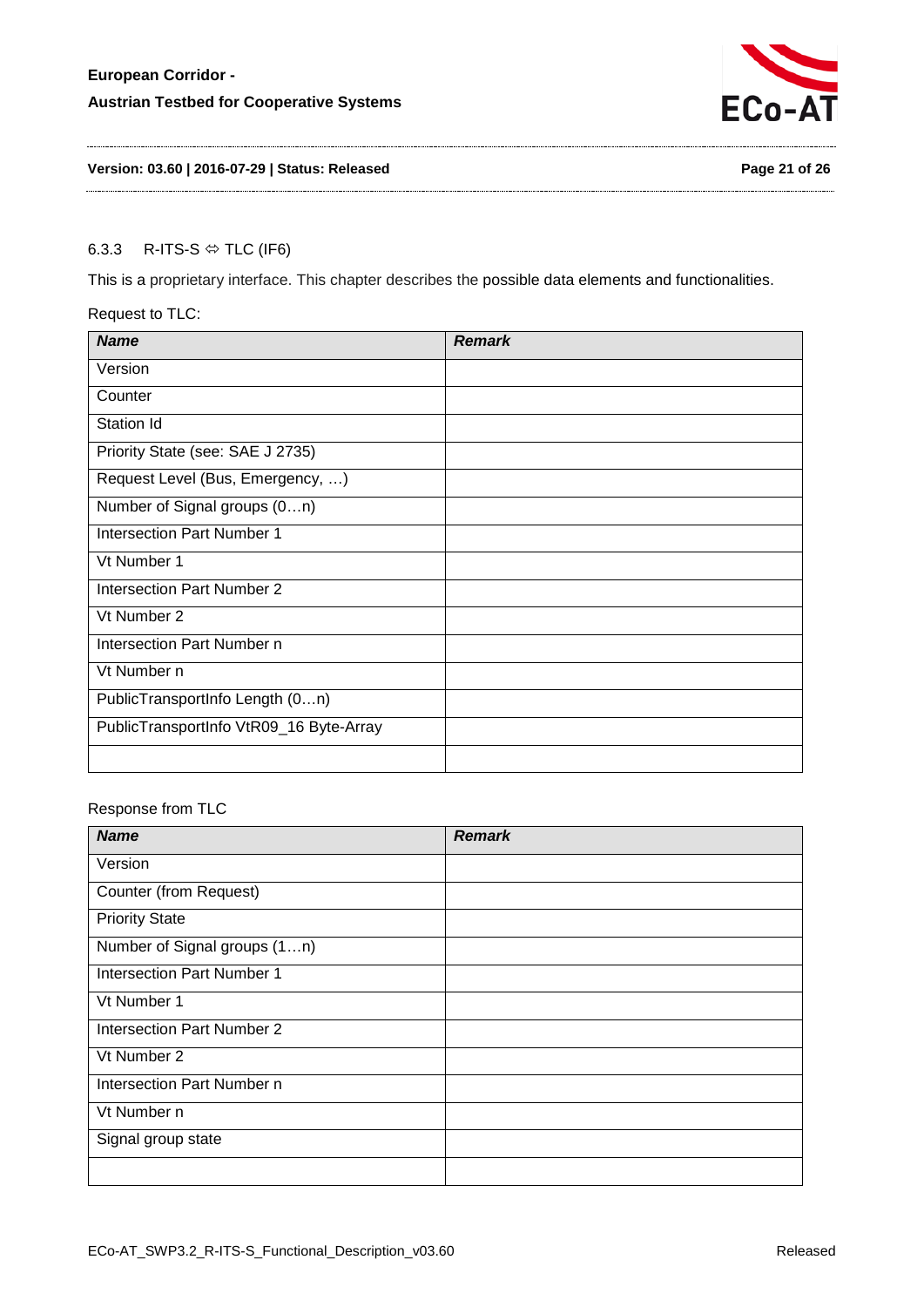

**Version: 03.60 | 2016-07-29 | Status: Released Page 22 of 26**

| Timestamp                 | Long (MSB first; 8 Bytes) |
|---------------------------|---------------------------|
| Current Signal Program Id | Integer                   |
| Next Signal program Id    | Integer                   |
| Program Counter (**)      | Integer                   |

#### <span id="page-21-0"></span>6.3.4 R-ITS-S  $\Leftrightarrow$  Trailer (IF7)

Requirements:

- **R\_R\_085** The R-ITS-S shall have local access to relevant RW trailer data (e.g. activation of the RW trailer, arrow position).
- **R\_R\_086** The R-ITS-S mounted on a RW trailer shall start broadcasting "stand-alone RWW at R-ITS-S" DENM when it receives an indicator that the trailer is activated.

The "stand-alone RWW at R-ITS-S" DENM shall be broadcasted with a repetition interval and repetition duration as defined in [ECo-AT SWP2.1 UC RWW]

The R-ITS-S mounted on a RW trailer shall stop broadcasting "stand-alone RWW at R-ITS-S" DENM when it receives an indicator that the trailer is deactivated or if it receives an "augmented RWW" DENM from C-ITS-S with an "augmentation FLAG" is true.

As this interface is proprietary, only possible data elements and functionalities are described.

The R-ITS-S will be connected with a wired interface to the trailer controller unit.

The RWW trailer control unit sends data elements to the R-ITS-S, which creates the DENM.

R-ITS-S will be fully activated (R-ITS-S will start to send out available RWW DENM) by activating the trailer control unit.

Data elements of trailer status are described in [ECo-AT SWP3.1 IF3 comm].

#### <span id="page-21-1"></span>**6.4 Security**

In accordance to the document [ECo-AT SWP3.4 security]

For R-ITS-S connected via a cellular interface to the C-ITS-S, IF 3 needs to be secured. An encrypted VPN tunnel should be used. This tunnel can be provided by the telecom provider with "closed user groups" or with a VPN client on the R-ITS-S

Requirements: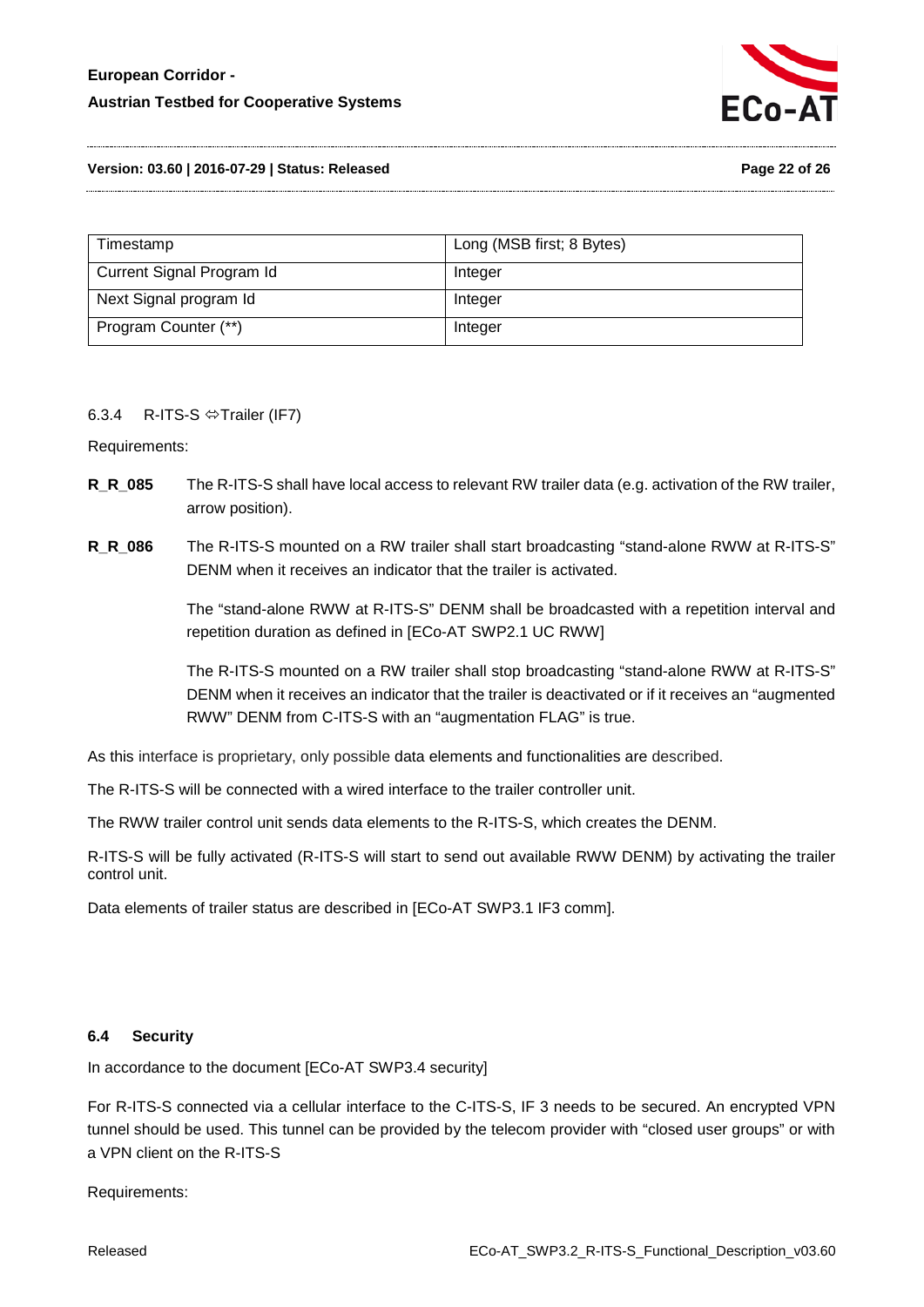

### **R\_R\_071** R-ITS-S shall fulfill the overall system security.

The functionality of the system component PKI (certification authority) is not yet standardized. There is a proprietary PKI-server implementation existing within the C2C-CC.

#### <span id="page-22-0"></span>**6.5 Co-existence**

Will be realized in accordance to the document [ECo-AT SWP3.5 coexistence]

- **R\_R\_059** All R-ITS-S shall use the techniques described in the ECo-AT coexistence description document, Ref. [ECo-AT SWP3.5 coexistence] and in Ref. [ETSI 102 792], in order to avoid interference with CEN-DSRC tolling stations on the 5.8 GHz band.
- **R\_R\_077** The R-ITS-S shall be able to receive CEN-DSRC protected zone data from the C-ITS-S.
- **R\_R\_078** CAMs from R-ITS-Ss shall contain CEN-DSRC protected zone information (if received from CITS-S) according to Ref. [ETSI-CAM] (RSUContainerHighFrequency).
- **R\_R\_079** R-ITS-S shall be able to identify if within a CEN-DSRC protected zone as described in Ref. [ECo-AT SWP3.5 coexistence]. If none of the possibilities is implemented the special coexistence mode shall be used always.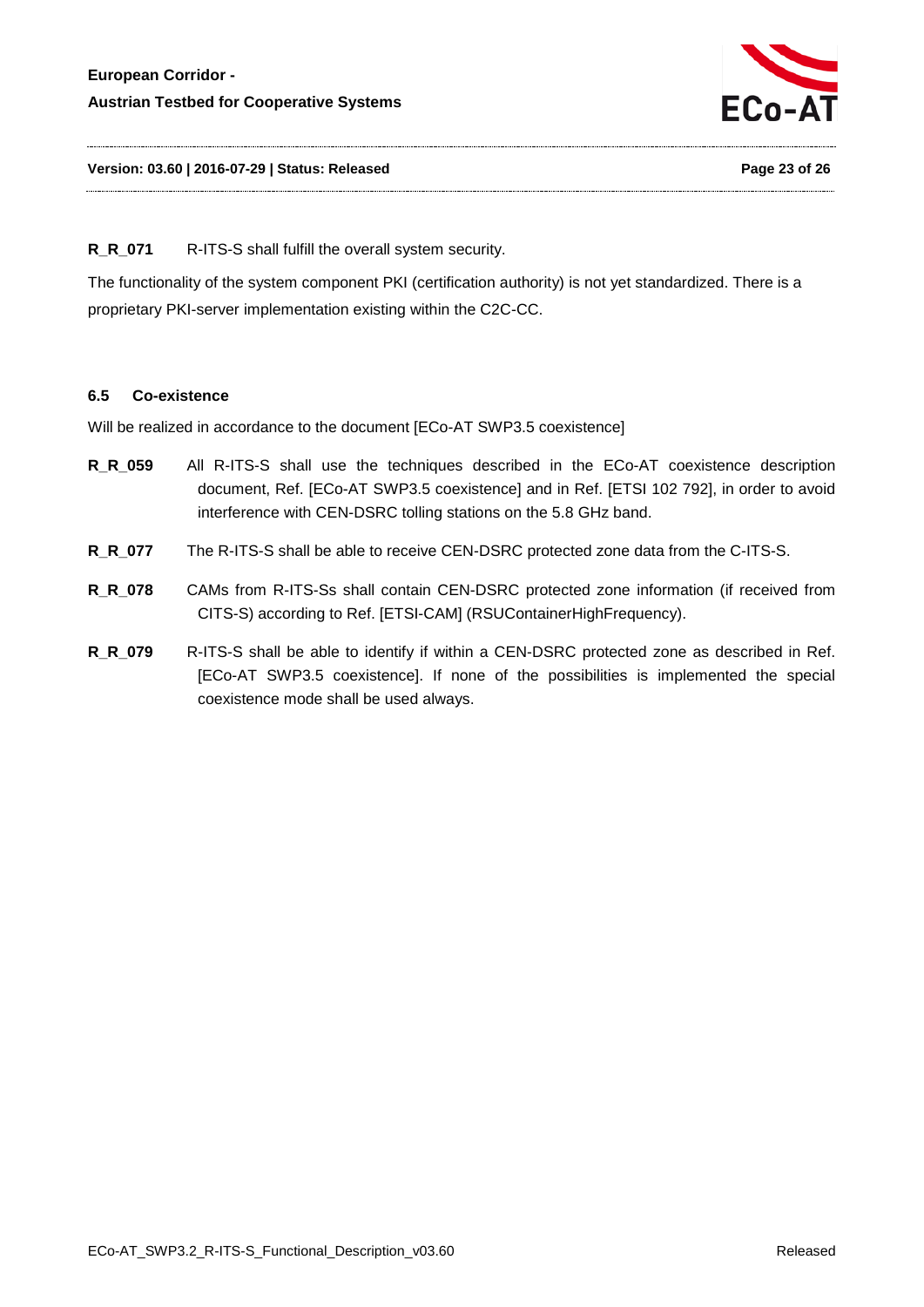

**Version: 03.60 | 2016-07-29 | Status: Released Page 24 of 26**

# <span id="page-23-1"></span><span id="page-23-0"></span>**7 Informative Annex**

#### **7.1 C-ITS-S - IP address discovery mechanism used by the R-ITS-S**

The Device Management defines the following mechanisms that may be used by the R-ITS-S to discover the IP address of its associated C-ITS-S:

- 1. The R-ITS-S may be configured manually with the URL of the C-ITS-S. If necessary, the R-ITS-S would use DNS to resolve the IP address of the C-ITS-S from the host name component of the URL.
- 2. As part of the IP layer auto-configuration, a DHCP server on the access network may be configured to include the C-ITS-S URL as a DHCP option. If necessary, the R-ITS-S uses DNS to resolve the IP address of the C-ITS-S from the host name component of the URL.
- 3. The Host and Port information may be retrieved via a DNS server lookup of a locally configured Service Record.

## <span id="page-23-2"></span>**7.2 Connection Establishment by R-ITS-S (Inform)**

The R-ITS-S may at any time initiate a connection to the C-ITS-S using the pre-determined C-ITS-S URL. An R-ITS-S shall establish a connection to the C-ITS-S and issue a "DeviceInform" under the following conditions:

- The first time the R-ITS-S establishes a connection to the access network on initial installation
- On power-up or reset
- Once every "PeriodicInformInterval" (for example, every 4 hours)
- Whenever the URL of the C-ITS-S changes
- Whenever a download completes (either successfully or unsuccessfully)
- Whenever a device parameter is modified that is required to initiate an Inform on change.

Device parameter changes made by the C-ITS-S itself using the "RSU\_Device\_Parameter" object shall not cause a new "RSU\_Device\_Inform" to be initiated. If a device parameter is modified more than once before the R-ITS-S is able to initiate an Inform to perform the notification, the R-ITS-S shall perform only one notification.

If a device parameter is modified by an external source while "RSU\_Device\_Inform" is in progress, the change causes a new Inform to be established after the current "RSU\_Device\_Inform" is terminated (it shall not affect the current Inform).

In order to avoid excessive traffic to the C-ITS-S, a R-ITS-S may place a manually specified limit on the frequency of parameter change notifications. This limit shall be defined so that it exceeds only in unusual circumstances. If this limit is exceeded, the R-ITS-S may delay the sending of "RSU\_Device\_Inform" objects with ValueChange event code by a locally specified amount of time . After this delay, the R-ITS-S shall initiate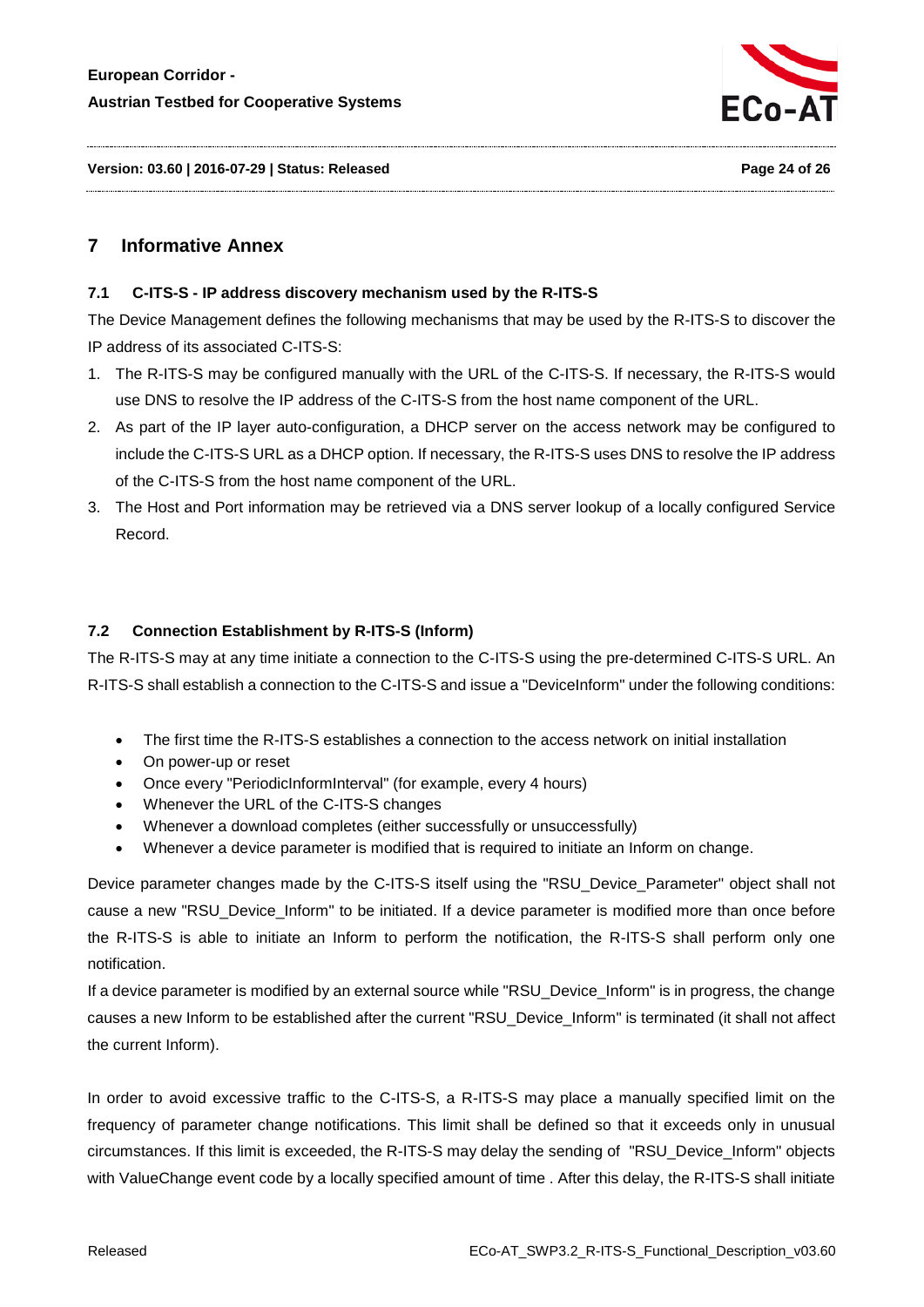

a "RSU\_Device\_Inform" to the C-ITS-S and indicating all relevant value changes (those parameters that have been marked for notification) that have occurred since the last notification.

# <span id="page-24-0"></span>**7.3 Inform Retry Policy**

An R-ITS-S shall retry to connect to a C-ITS-S after failure of delivering a "DeviceInforms". It shall retry to redeliver events that it has previously failed to deliver. The R-ITS-S shall keep track of the number of times it has attempted to retry a failed Inform.

An R-ITS-S shall retry to deliver a failed "RSU\_Device\_Inform" after waiting for an interval of time specified in [Table 4](#page-25-1) or when a new event occurs, whichever comes first. The R-ITS-S shall choose the wait interval by randomly selecting a number of seconds from a range given by the post-reboot Inform retry count.

When retrying to deliver a failed "RSU\_Device\_Inform" after an intervening reboot, the R-ITS-S shall reset the wait intervals it chooses from as though it were making its first Inform retry attempt. In other words, if a "RSU\_Device\_Inform" is retried to transmit when a new event other than boot occurs, it does not reset the wait interval, although the continued occurrence of new events might cause "RSU\_Device\_Inform" to be initiated more frequently than shown in the table.

Regardless of the reason a previous "RSU\_Device\_Inform" failed or the condition prompting Inform retry, the R-ITS-S shall communicate to the C-ITS-S the Inform retry count.

Beginning with the tenth post-reboot Inform retry attempt, the R-ITS-S shall choose from the fixed maximum range shown in [Table 4.](#page-25-1) The R-ITS-S shall continue to retry to transmit a failed "RSU\_Device\_Inform" until successfully delivery to the C-ITS-S.

Once an "RSU\_Device\_Inform" terminates successfully, the R-ITS-S shall reset the "RSU\_Device\_Inform" retry count to zero and no longer apply "RSU\_Device\_Inform" retry policy to determine when to initiate the next "RSU\_Device\_Inform".

| Post Reboot Inform RetryCount | Count Wait Interval Range |
|-------------------------------|---------------------------|
|                               | (min-max seconds)         |
| #1                            | $5 - 10$                  |
| #2                            | $10 - 20$                 |
| #3                            | 20-40                     |
| #4                            | 40-80                     |
| #5                            | 80-160                    |